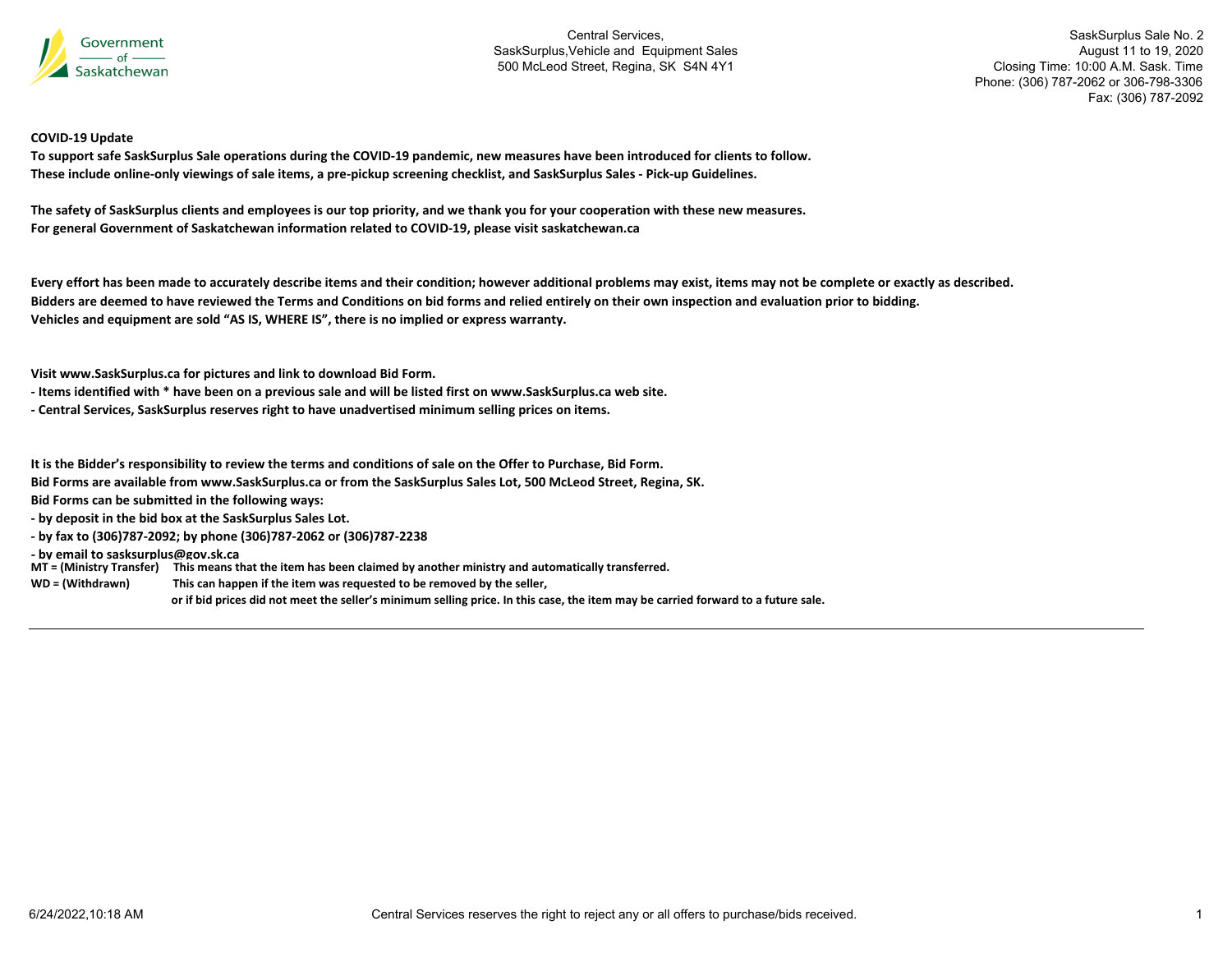

|          | Item#     | <b>Description</b>                                                                                                                                                                                                                                                                                                                                                                                                                                                                                                                                                                                                                                                                                                                                                                                                                                                                                                                                                                                                                                                                                                                                                                                                                                                                                                                                                                      | <b>Kms</b>            | <b>Min Price</b> | <b>Serial Number</b> |
|----------|-----------|-----------------------------------------------------------------------------------------------------------------------------------------------------------------------------------------------------------------------------------------------------------------------------------------------------------------------------------------------------------------------------------------------------------------------------------------------------------------------------------------------------------------------------------------------------------------------------------------------------------------------------------------------------------------------------------------------------------------------------------------------------------------------------------------------------------------------------------------------------------------------------------------------------------------------------------------------------------------------------------------------------------------------------------------------------------------------------------------------------------------------------------------------------------------------------------------------------------------------------------------------------------------------------------------------------------------------------------------------------------------------------------------|-----------------------|------------------|----------------------|
|          |           | REGINA, SaskBuilds and Procurement, SaskSurplus Sales Lot, 500 McLeod Street - Vehicles                                                                                                                                                                                                                                                                                                                                                                                                                                                                                                                                                                                                                                                                                                                                                                                                                                                                                                                                                                                                                                                                                                                                                                                                                                                                                                 |                       |                  |                      |
|          |           | Due to COVID-19, ON-LINE VIEWING ONLY. NO ON-SITE VIEWING. Contact SaskSurplus (306) 787-2062 or (306) 798-3306.                                                                                                                                                                                                                                                                                                                                                                                                                                                                                                                                                                                                                                                                                                                                                                                                                                                                                                                                                                                                                                                                                                                                                                                                                                                                        |                       |                  |                      |
| 3,155.13 | $2 - 001$ | SUV 2006 CHEVROLET Suburban 2500 4x4, 6 passenger 6.0L V8 Gas Auto power windows, mirrors, locks,<br>and driver's seat; dual zone a/c, cruise, AM/FM, rear HVAC, 1 key front tow hooks, roof rails, side steps,<br>hitch, trailer wiring, electric trailer brake, cargo barrier, plywood in back, White, TOW ONLY, Failed SGI<br>Inspection. Requires a passed SGI Inspection to be licensed. Buyer assumes full responsibility for repairs. ,<br>Recent Repairs:, PROBLEMS: power steering line to hydroboost leaking, both front lower ball joints loose,<br>driver's manifold leaking, LF signal light out, a/c belt cracked, mismatched tires, rear fenders/rocker<br>panels rusted, dents in roof, hood/roof paint poor, inside tailgate panel cracked, front and rear wipers,<br>holes drilled in rear bumper, 3 sealed holes in roof, battery poor, minor exterior damage.>, As is, Where is                                                                                                                                                                                                                                                                                                                                                                                                                                                                                     | 191,277<br><b>Kms</b> | \$650            | 3GNGK26U36G191584    |
| 3,889.89 | $2 - 002$ | Truck 2005 CHEVROLET Silverado 2500HD 4x4, Ext Cab 6.0L V8 Gas Auto power locks, dual zone a/c,<br>cruise, tilt, aftermarket AM/FM/CD remote start (key fob not working), front tow hooks, side steps, mud<br>flaps, hitch, trailer wiring, electric brake control, White, TOW ONLY, Failed SGI Inspection. Requires a<br>passed SGI Inspection to be licensed. Buyer assumes full responsibility for repairs., Recent Repairs:,<br>PROBLEMS: brake fade/brake vibration, park brake not engaging, torque converter/transmission seals<br>leaking, driver's side front axle seal leaking/axle stop deformed, transfer case output speed sensor<br>leaking, code U1016 in system, oil pan and passenger's side valve cover leaking, stabilizer links & front<br>steps, rusted rotors, wheel alignment out, windshield cracked, rear cab corners corroded, left<br>fenders/both rocker panels/LR door/right doors rusted, wheel caps missing, hood/rear bumper dented,<br>trailer brake controller damaged, headliner separating, passenger door reflector missing, hitch eyelet<br>damaged, driver's rear tail light cracked, radio inoperable, HVAC button missing, driver's side license plate<br>bulb holder damaged, holes drilled in grille under headlights, 3 sealed holes in roof, wheel wrench loose<br>under back seat, battery poor, minor exterior damage.>, As is, Where is | 250,333<br>Kms        | \$500            | 1GCHK29U25E281274    |
| *MT      | $2 - 003$ | Truck 2007 DODGE Ram 2500 4x4, Mega Cab, has a back seat, 6'4" box 5.7L V8 Gas Auto power windows,<br>locks, and heated mirrors; a/c, tilt, cruise, AM/FM/CD Roll-N-Lock tonneau cover (condition unknown),<br>front tow hooks, side steps, mud flaps, trailer hitch, trailer wiring, White, TOW ONLY, Failed SGI<br>Inspection. Requires a passed SGI Inspection to be licensed. Buyer assumes full responsibility for repairs. ,<br>Recent Repairs: RR inside door handle replaced, battery post cleaned, PROBLEMS: transfer case leaking,<br>RF wheel bearing, front rotors rusted, alignment out, all windows don't work, LR fender/rocker panels<br>rusted, rear bumper/tailgate dented, grille chrome peeling, no blower motor, right wiper blade, first aid<br>kit/fire Extinguisher removed, driver's side mirror housing cracked, center arm rest vinyl cracking, 2 OEM<br>trim pieces missing - rear headliner, battery poor, minor exterior damage.>, As is, Where is                                                                                                                                                                                                                                                                                                                                                                                                        | 176,327<br><b>Kms</b> | \$684            | 3D7KS29D07G815900    |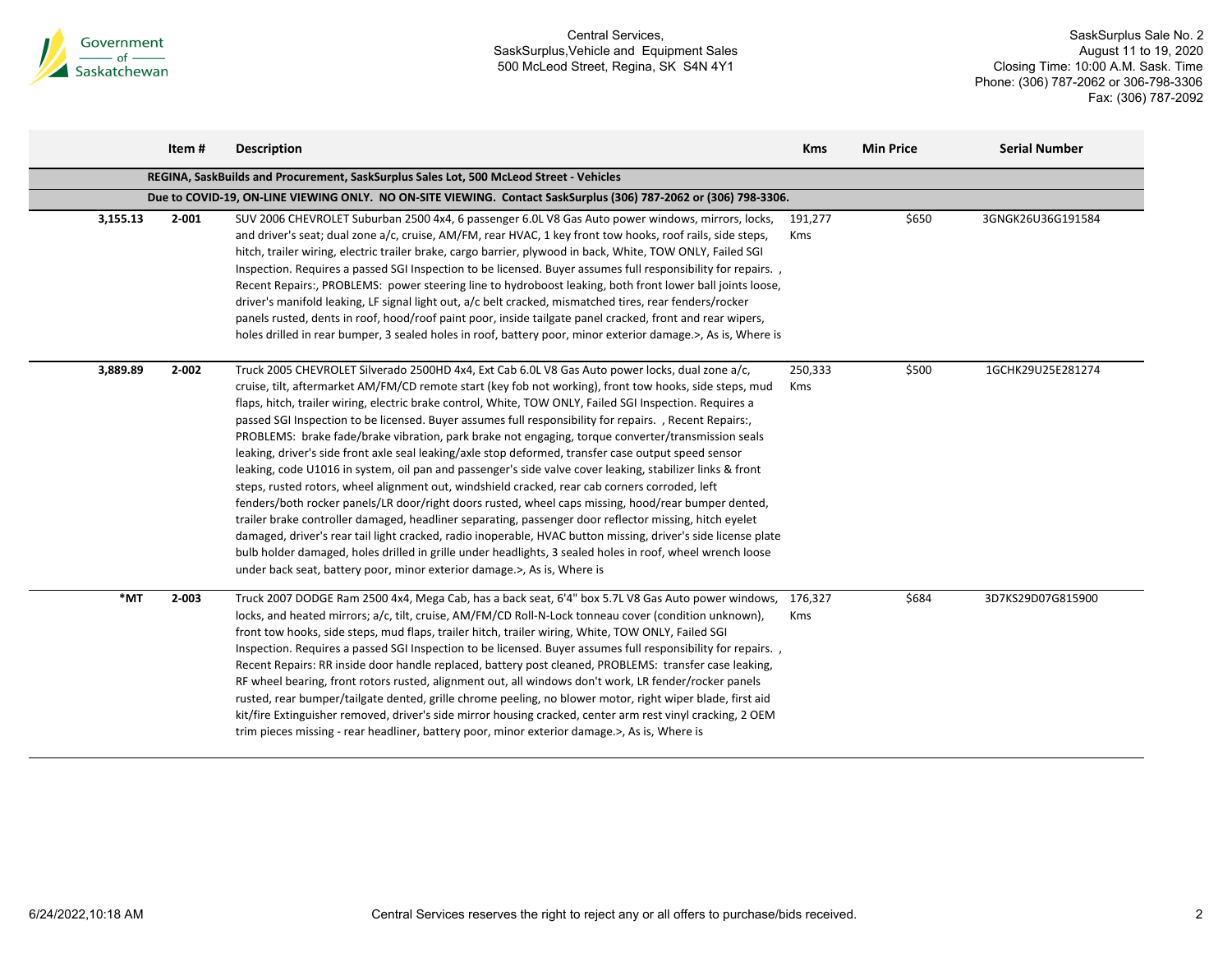

|          | Item# | <b>Description</b>                                                                                                                                                                                                                                                                                                                                                                                                                                                                                                                                                                                                                                                                                                                                                                                                                                                                                                                                                                                                                                                                                                                                   | <b>Kms</b>     | <b>Min Price</b> | <b>Serial Number</b> |  |
|----------|-------|------------------------------------------------------------------------------------------------------------------------------------------------------------------------------------------------------------------------------------------------------------------------------------------------------------------------------------------------------------------------------------------------------------------------------------------------------------------------------------------------------------------------------------------------------------------------------------------------------------------------------------------------------------------------------------------------------------------------------------------------------------------------------------------------------------------------------------------------------------------------------------------------------------------------------------------------------------------------------------------------------------------------------------------------------------------------------------------------------------------------------------------------------|----------------|------------------|----------------------|--|
| 2,881.06 | 2-004 | Truck 1996 FORD F250 2WD, Supercab, has a back seat, 8' box, cab has 2 doors 7.3L V8 Diesel Auto a/c,<br>cruise, AM/FM box liner, hitch, headache rack, power lumbar supports on both front seats, Yellow, TOW<br>ONLY, Failed SGI Inspection. Requires a passed SGI Inspection to be licensed. Buyer assumes full<br>responsibility for repairs., Recent Repairs: N/A, PROBLEMS: ABS + parking brake light on, LR brake,<br>shifter loose, RF wheel bearing, all 4 ball joints, right outer tie rod, pittman, wheel alignment, excessive<br>steering lash, windshield cracked, LR fender/right fenders/tailgate/interior rusted, hood/LR fender/right<br>fenders/driver's door/tailgate dented, hood/front bumper bent, bumpers' moulding broken, LR fender<br>cracked, extremely dirty - tar on driver's door/everywhere in cab, LR signal, RR tail light assembly broken,<br>headlight switch, tailgate won't open, driver's seat worn down to frame, left windshield washer, hood has<br>been welded on right inside, trailer wiring inoperable, spare tire/wheel wrench/jack missing, battery<br>poor, minor exterior damage.>, As is, Where is | 207,509<br>Kms | \$500            | 1FTHX25F5TEB38633    |  |
| 5,381.00 | 2-005 | Van 2009 CHEVROLET Express 1500 AWD, Cargo Van 5.3L V8 Gas Auto power locks, a/c, tilt, cruise,<br>AM/FM, rear aux. heater map box, computer stand, shelving, plywood floor, cargo barrier, hitch, trailer<br>wiring, electric trailer brake, White, TOW ONLY, Failed SGI Inspection. Requires a passed SGI Inspection to<br>be licensed. Buyer assumes full responsibility for repairs. , Recent Repairs:, PROBLEMS: park brake<br>inoperable, hydroboost leaking, rack leaking, rear pads and rotors, windshield cracked, TPMS light on,<br>front bumper/rear fenders rusted, tailgate dented/moulding broken, front fenders & hood paint poor,<br>right seatbelt, no highmount lamp, LF side marker, grille broken, driver's seat torn, wiper blades, driver's<br>sunvisor broken, rear bumper pad loose, 3 sealed holes in roof, battery poor, minor exterior damage.>, As<br>is, Where is                                                                                                                                                                                                                                                       | 179,629<br>Kms | \$786            | 1GCFH154291152664    |  |
| 6,587.00 | 2-006 | Van 2009 CHEVROLET Express 1500 AWD, Cargo Van, 135" wheel base 5.3L V8 Gas Auto power locks, a/c, 156,601<br>tilt, cruise, AM/FM, rear aux. heater computer stand, cargo barrier, plywood floor, shelving, hitch, trailer Kms<br>wiring, electric trailer brake, White, TOW ONLY, Failed SGI Inspection. Requires a passed SGI Inspection to<br>be licensed. Buyer assumes full responsibility for repairs. , Recent Repairs: N/A, PROBLEMS: engine rough<br>idle, hydroboost leaking, front pads, front and rear rotors, RF link, RF frame to rad support bushing, tire<br>light on, front bumper/RR fender/roof rusted, right doors/tailgate dented, rear bumper bent, hood/front<br>fenders/right doors/tailgate paint poor, R highmount, plate light, driver's seat badly worn with frame<br>exposed, rear mud flaps, wiper blades, holes drilled in bumpers, 3 sealed holes in roof, battery poor,<br>minor exterior damage.>, As is, Where is                                                                                                                                                                                                 |                | \$836            | 1GCFH154691153008    |  |
| 6,787.00 | 2-007 | Van 2009 CHEVROLET Express 1500 AWD, Cargo Van, 135" wheel base 5.3L V8 Gas Auto power locks, a/c, 179,655<br>tilt, cruise, AM/FM, rear aux. heater, keyless entry (1 fob - condition unknown) computer stand, map box, Kms<br>cargo barrier, plywood floor, shelving, hitch, trailer wiring, electric trailer brake, White, TOW ONLY, Failed<br>SGI Inspection. Requires a passed SGI Inspection to be licensed. Buyer assumes full responsibility for<br>repairs., Recent Repairs:, PROBLEMS: front bumper/RR fender rusted, rear bumper/LR fender bent and<br>dented, hood/front fenders/tailgate paint poor, left headlight, front bumper pad broken, driver's seat<br>badly torn, driver's door pins, mud flaps poor, hole in driver's side mirror housing, 3 sealed holes in roof,<br>battery poor, minor exterior damage.>, As is, Where is                                                                                                                                                                                                                                                                                                   |                | \$811            | 1GCFH154791153034    |  |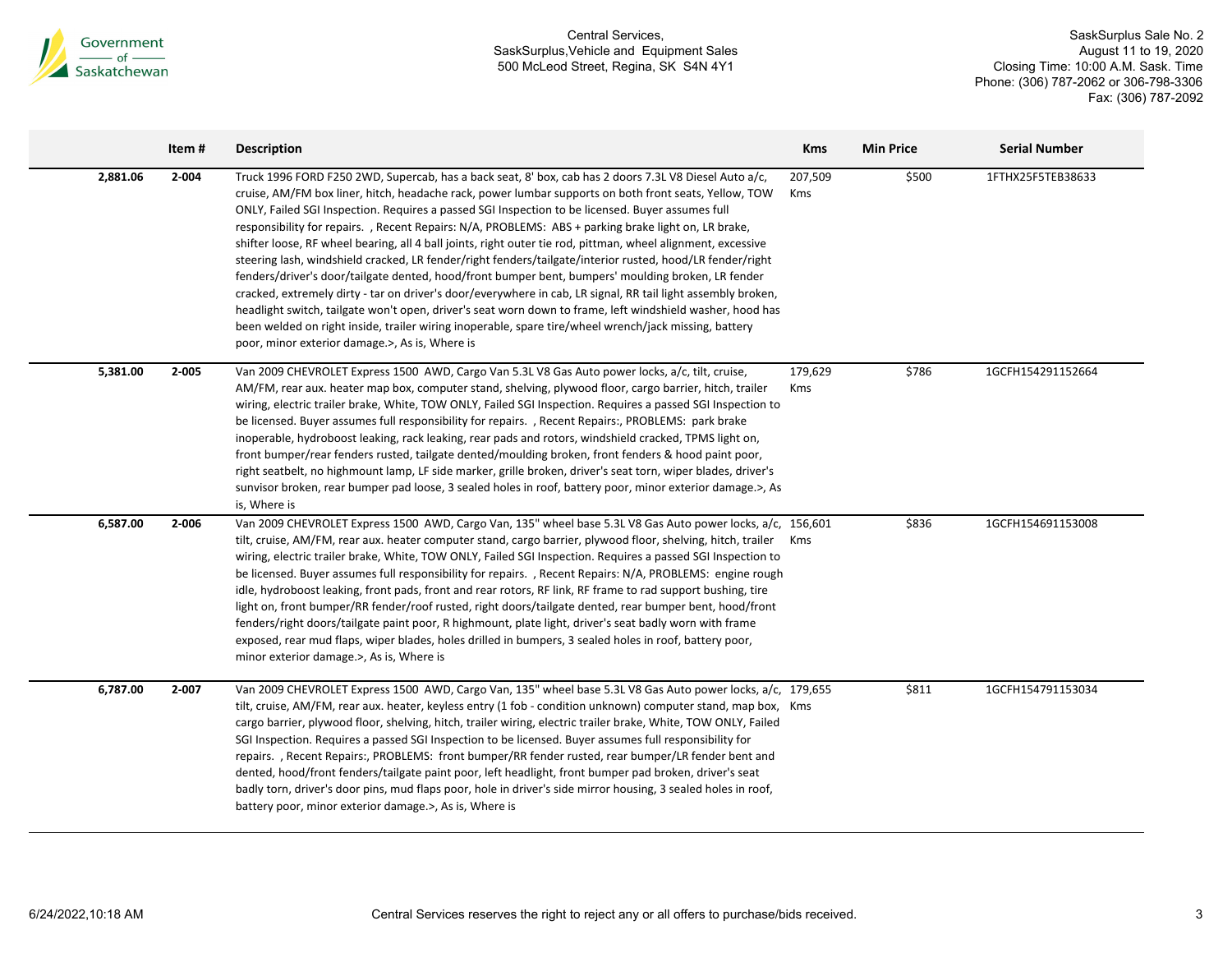

|                 | Item#     | <b>Description</b>                                                                                                                                                                                                                                                                                                                                                                                                                                                                                                                                                                                                                                                                                                                                                                                                                                                                                                                                                                                                                                                 | <b>Kms</b> | <b>Min Price</b> | <b>Serial Number</b> |
|-----------------|-----------|--------------------------------------------------------------------------------------------------------------------------------------------------------------------------------------------------------------------------------------------------------------------------------------------------------------------------------------------------------------------------------------------------------------------------------------------------------------------------------------------------------------------------------------------------------------------------------------------------------------------------------------------------------------------------------------------------------------------------------------------------------------------------------------------------------------------------------------------------------------------------------------------------------------------------------------------------------------------------------------------------------------------------------------------------------------------|------------|------------------|----------------------|
| 5,487.00        | 2-008     | Van 2009 CHEVROLET Express 1500 AWD, Cargo Van, 135" wheel base 5.3L V8 Gas Auto power locks, a/c, 180,395<br>tilt, cruise, AM/FM, rear aux. heater computer stand, cargo barrier, plywood floor, shelving, hitch, trailer Kms<br>wiring, electric trailer brake, White, TOW ONLY, Failed SGI Inspection. Requires a passed SGI Inspection to<br>be licensed. Buyer assumes full responsibility for repairs. , Recent Repairs: N/A, PROBLEMS: hydroboost<br>leaking, power steering/pressure hose/rack leaking, front drive shaft, front u-joint, both front outer tie<br>rods, left manifold bolt broken, seatbelt warning light doesn't work, rear fenders/rocker panels rusted,<br>hood/roof dented, rear bumper bent, hood/front fenders/RR door/tailgate paint peeling, driver's weather<br>stripping torn, front tires worn, tailgate corner broken, passenger's side mirror cracked, driver's seat<br>worn, wiper blades loose, holes drilled in front bumper, 3 sealed holes in roof, battery poor/not secure,<br>minor exterior damage.>, As is, Where is |            | \$876            | 1GCFH154491152987    |
| 6,987.00        | 2-009     | Van 2009 CHEVROLET Express 1500 AWD, Cargo Van, 135" wheel base 5.3L V8 Gas Auto power locks, a/c, 124,244<br>tilt, cruise, AM/FM, rear aux. heater map box, computer stand, cargo barrier, shelving, plywood floor,<br>hitch, trailer wiring, electric trailer brake, White, TOW ONLY, Failed SGI Inspection. Requires a passed SGI<br>Inspection to be licensed. Buyer assumes full responsibility for repairs. , Recent Repairs: N/A, PROBLEMS:<br>right outer tie rod, rear pads and rotors, alignment needed, bumpers/left fenders/roof/dented, tailgate<br>badly dented, grille broken, hood/RR fender paint peeling, LF door/RR door weather strip, left side<br>marker, 3rd brake light, passenger's lower mirror damaged, driver's seat worn with frame exposed, front<br>air dam hanging from bumper, 3 sealed holes in roof, battery poor, minor exterior damage.>, As is, Where<br>is                                                                                                                                                                  | Kms        | \$1,016          | 1GCFH154991152418    |
| 6,289.89        | $2 - 010$ | Van 2012 CHEVROLET Express 1500 AWD, Cargo Van, 135" wheel base 5.3L V8 Gas Auto power locks and 208,816<br>front windows; a/c, tilt, cruise, AM/FM/CD, aux. heater mud flaps, hitch, trailer wiring, electric trailer<br>brake, map box, cargo barrier, shelving, plywood floor, White, TOW ONLY, Failed SGI Inspection. Requires<br>a passed SGI Inspection to be licensed. Buyer assumes full responsibility for repairs., Recent Repairs:,<br>PROBLEMS: both front axle seals, wheel alignment out, front bumper rusted, rear bumper/driver's<br>door/RR door/tailgate dented, upper windshield seal loose, driver's seat worn, wheel wrench missing, 1<br>sealed hole in roof, battery poor, minor exterior damage.>, As is, Where is                                                                                                                                                                                                                                                                                                                         | Kms        | \$2,325          | 1GCSHAF45C1129948    |
| $*_{\text{MT}}$ | $2 - 011$ | Van 2009 DODGE Grand Caravan 2WD, Stow-N-Go, 3rd row seat folds into floor, 7 passenger 3.3L V6 Gas 218,132<br>Auto power mirrors, front windows, and locks; a/c, tilt, cruise, AM/FM/CD, rear HVAC, keyless entry (2 key Kms<br>fobs), Silver, TOW ONLY, Failed SGI Inspection. Requires a passed SGI Inspection to be licensed. Buyer<br>assumes full responsibility for repairs., Recent Repairs: N/A, PROBLEMS: power steering pressure hose<br>leaking, park brake sticks, front rotors rusted, both rear calipers, left doors rusted at bottom, rear bumper<br>cracked, tailgate dented, battery poor, minor exterior damage.>, As is, Where is                                                                                                                                                                                                                                                                                                                                                                                                              |            | \$526            | 2D8HN44E49R681754    |
| $*_{\text{MT}}$ | $2 - 012$ | Van 2006 FORD Freestar FWD, 7 passenger 4.2L V6 Gas Auto power front windows, mirrors, and locks;<br>a/c, tilt, cruise, AM/FM/CD, rear HVAC, keyless entry (2 fobs) roof rack, rear seat folds into floor, 2nd row Kms<br>captain chairs, White, Passed SGI Inspection., Recent Repairs: TPMS light, PROBLEMS: LR fender rust<br>spot, battery poor, minor exterior damage.>, As is, Where is                                                                                                                                                                                                                                                                                                                                                                                                                                                                                                                                                                                                                                                                      | 109,269    | \$679            | 2FMZA552X6BA64710    |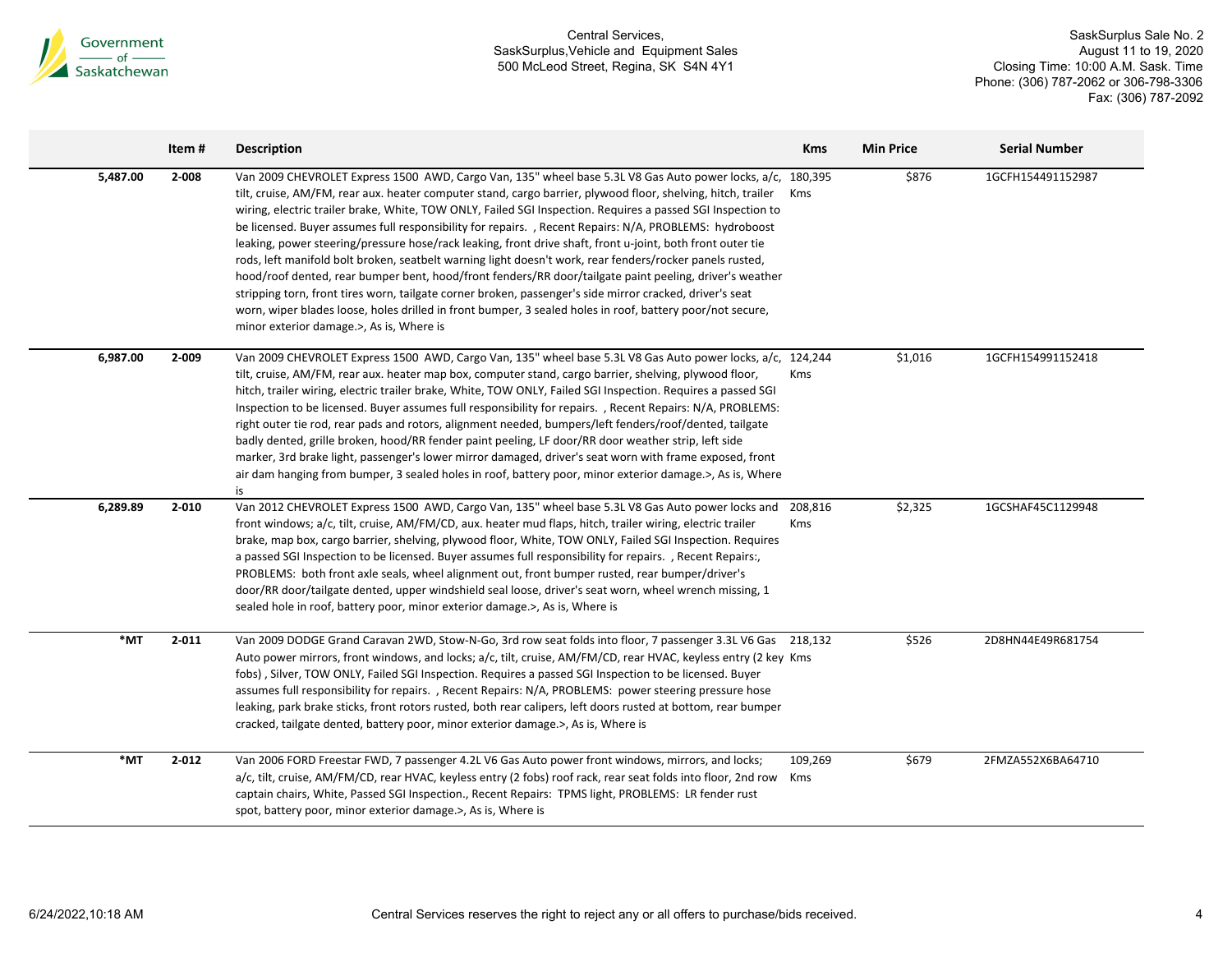

|          | Item#     | <b>Description</b>                                                                                                                                                                                                                                                                                                                                                                                                                                                                                                                                                                                                                                                                                                                                                                                                                                                                                                                                                                                                                                                                                        | <b>Kms</b>     | <b>Min Price</b> | <b>Serial Number</b> |
|----------|-----------|-----------------------------------------------------------------------------------------------------------------------------------------------------------------------------------------------------------------------------------------------------------------------------------------------------------------------------------------------------------------------------------------------------------------------------------------------------------------------------------------------------------------------------------------------------------------------------------------------------------------------------------------------------------------------------------------------------------------------------------------------------------------------------------------------------------------------------------------------------------------------------------------------------------------------------------------------------------------------------------------------------------------------------------------------------------------------------------------------------------|----------------|------------------|----------------------|
| 4,187.00 | $2 - 013$ | Van 2008 GMC Savana 1500 AWD 5.3L V8 Gas Auto power locks, a/c, tilt, cruise, AM/FM, aux. heater<br>computer stand, map box, cargo barrier, plywood floor, shelving, roof rack with beacon (condition<br>unknown), White, TOW ONLY, Failed SGI Inspection. Requires a passed SGI Inspection to be licensed.<br>Buyer assumes full responsibility for repairs. , Recent Repairs:, PROBLEMS: transmission cooler<br>lines/power steering line/LF axle seal/driver's manifold & roof rack all leaking, transmission crossmember<br>dented, left axle boot torn open, a/c belt cracked, front rotors rusted, TPMS light on, front bumper<br>rusted, roof/fenders/rocker panels mildly rusted, driver's seat worn, wipers damaged, 3 sealed holes in<br>roof, battery poor, minor exterior damage.>, As is, Where is                                                                                                                                                                                                                                                                                           | 198,257<br>Kms | \$935            | 1GTFH154781210198    |
| 6,950.00 | $2 - 014$ | Van 2008 GMC Savana 1500 AWD 6.0L V8 Gas Auto power locks, a/c, tilt, cruise, rear aux. heater<br>computer stand, map box (loose in back), cargo barrier, plywood floor, shelving, roof rack with beacon<br>(condition unknown), hitch, trailer wiring, electric trailer brake, White, TOW ONLY, Failed SGI Inspection.<br>Requires a passed SGI Inspection to be licensed. Buyer assumes full responsibility for repairs. , Recent<br>Repairs:, PROBLEMS: both front axle seals, left outer tie rod, RR door dented, rear bumper bent, RF<br>corner marker, left headlight, driver's seat torn with frame visible, hood bent/not aligned & clear coat<br>peeling, passenger's lower mirror cracked, mud flaps ripped, 3 sealed holes in roof, battery poor, minor<br>exterior damage.>, As is, Where is                                                                                                                                                                                                                                                                                                  | 136,009<br>Kms | \$1,135          | 1GTFH154281210092    |
| 7,200.00 | $2 - 015$ | Van 2008 GMC Savana 1500 AWD, Cargo Van, 135" wheel base 5.3L V8 Gas Auto power locks, a/c, tilt,<br>cruise, AM/FM, aux. heater mud flaps, hitch, trailer wiring, electric trailer brake, map box, cargo barrier,<br>shelving, plywood floor, White, TOW ONLY, Failed SGI Inspection. Requires a passed SGI Inspection to be<br>licensed. Buyer assumes full responsibility for repairs., Recent Repairs:, PROBLEMS: power steering<br>pressure hose leaking, slight play in left lower ball joint, rack leaking, left brake light/signal out, RR door<br>missing upper trim - comes off track when opened, front bumper rusted, left fenders/RR fender/driver's<br>door/RR door/roof/tailgate dented, trim above RR taillight broken, left headlight bezel broken, driver's<br>seat worn, spare tire loose in box (may be incompatible with vehicle), 3 sealed holes in roof, battery poor,<br>minor exterior damage.>, As is, Where is                                                                                                                                                                  | 89,213<br>Kms  | \$935            | 1GTFH154181210438    |
| 2,109.00 | $2 - 016$ | Van 1999 GMC Savana 3500 RWD, Cargo Van 5.7L V8 Gas Auto a/c, tilt, cruise, AM/FM, rear aux. heat roof 231,743<br>rack with beacon (condition unknown), map box loose in back, cargo barrier, shelving, plywood floor,<br>hitch, trailer wiring, electric trailer brake, White, TOW ONLY, Failed SGI Inspection. Requires a passed SGI<br>Inspection to be licensed. Buyer assumes full responsibility for repairs. , Recent Repairs:, PROBLEMS:<br>engine runs roughly/backfires, oil cooler lines leaking, front crank seal leaking, banging noise in front end,<br>left outer tie rod, LF wheel bearing, front u-joint loose, driver's/passenger manifold bolts broken off,<br>windshield cracked, blower motor poor, rear bumper rusted, front bumper/LF fender/driver's<br>door/tailgate dented, rear tires poor, grille badly weathered, left headlight cracked, driver's seat worn<br>with frame visible, driver's side mirror cracked, hood/tailgate paint poor, RF fender moulding broken, 5<br>sealed holes in roof, battery weak & starter draw high, minor exterior damage.>, As is, Where is | Kms            | \$925            | 1GTHG35R6X1135284    |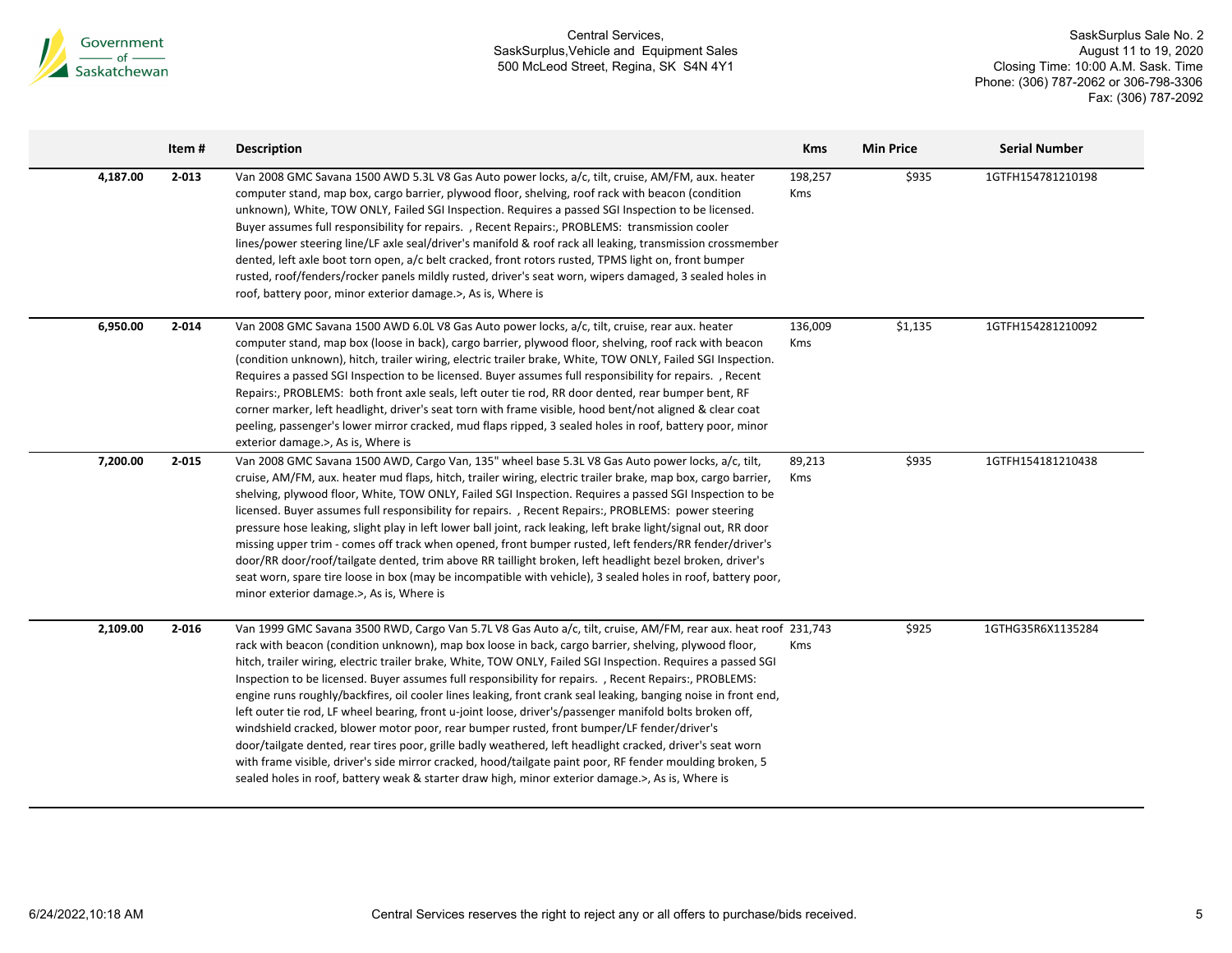

|               | Item#     | <b>Description</b>                                                                                                                                                                                                                                                                                                                                                                                                                                                                                                  | <b>Kms</b> | <b>Min Price</b> | <b>Serial Number</b> |
|---------------|-----------|---------------------------------------------------------------------------------------------------------------------------------------------------------------------------------------------------------------------------------------------------------------------------------------------------------------------------------------------------------------------------------------------------------------------------------------------------------------------------------------------------------------------|------------|------------------|----------------------|
| 4,785.13      | $2 - 017$ | SUV 2011 CHEVROLET Suburban 1500 LS 4x4, 4 door V8 Gas Auto power windows and doors, air, cruise,<br>tilt, Black, TOW ONLY, No SGI Inspection. It is unknown if any repairs or safety concerns exist (if any).<br>Requires a passed SGI Inspection to be licensed. Buyer assumes full responsibility for repairs if required.,,<br>PROBLEMS: Transmission and possibly transfer case problems, tires poor,<br>motor/brakes/battery/exhaust/windshield glass/lights/mirrors/horn condition unknown>, As is, Where is |            | \$1              | 1GNSK5E38BR275611    |
|               |           | REGINA, SaskBuilds and Procurement, SaskSurplus Sales Lot, 500 McLeod Street - Miscellaneous Items and Equipment.                                                                                                                                                                                                                                                                                                                                                                                                   |            |                  |                      |
|               |           | Due to COVID-19, ON-LINE VIEWING ONLY. NO ON-SITE VIEWING. Contact SaskSurplus (306) 787-2062 or (306) 798-3306.                                                                                                                                                                                                                                                                                                                                                                                                    |            |                  |                      |
| 5.25          | $2 - 101$ | Beacon Plastic 12 volt, operational. Double lights.,,,,, Poor                                                                                                                                                                                                                                                                                                                                                                                                                                                       |            | \$5              |                      |
| <b>No Bid</b> | $2 - 102$ | Beacon Plastic with magnetic base 12 volt, operational, plugs into 12V car adapter. Single light, .,,,<br>Poor                                                                                                                                                                                                                                                                                                                                                                                                      |            | \$5              |                      |
| 5.25          | $2 - 103$ | Beacon Plastic with magnetic base 12 volt, operational, plugs into plugs into 12V car adapter. Switch<br>non functional. Led lights,,,,, Poor                                                                                                                                                                                                                                                                                                                                                                       |            | \$5              |                      |
| <b>No Bid</b> | $2 - 104$ | Beacon Plastic with magnetic base 12 volt, operational. Plugs into plugs into 12V car adapter,,,,,<br>Poor                                                                                                                                                                                                                                                                                                                                                                                                          |            | \$5              |                      |
| No Bid *      | $1 - 117$ | Cargo Bed SD model, rollout, approx. 34" W, 67.5 " L, bolted to plywood Top plywood 79"L, 48"W, 1<br>1/2" D. Bottom plywood 80"L, 48"W, 3/4" D.,,,,, Good                                                                                                                                                                                                                                                                                                                                                           |            | \$800            | 433,232              |
| <b>No Bid</b> | $2 - 113$ | Floor Mats Set of 3 801635 Ram OEM Fabric floor mats 2-front, 1 full width rear, may fit Ram 1500<br>Tradesman Crew Cab. Black in color.,,,,, Excellent                                                                                                                                                                                                                                                                                                                                                             |            | \$40             |                      |
| <b>No Bid</b> | $2 - 114$ | Floor Mats Set of 3 801629 Ram OEM Fabric floor mats 2-front, 1 full width rear, may fit Ram 1500<br>Tradesman Crew Cab. Black in color.,,,,, Excellent                                                                                                                                                                                                                                                                                                                                                             |            | \$40             |                      |
| $80.00*$      | 12-112    | Letterpress Printer and Metal Type Cabinet Showcard Machine Company letterpress, "Futura" font<br>metal type Cabinet size: 24" wide, 49" tall, 17½" deep, several weights and sizes of "Futura" font metal<br>type. Unknown if operational.,,,,, Fair                                                                                                                                                                                                                                                               |            | \$500            |                      |
| No Bid *      | 12-114    | Photographic Enlarger Stand Besler 45MCRX Enlarger chassis has a triangular reinforced truss with twin<br>girder frame which permits the enlarger to produce prints greater than 16"x20" on the baseboard from<br>35mm film.,,,,, Good                                                                                                                                                                                                                                                                              |            | \$1,000          |                      |
| 27.00         | $2 - 105$ | Ponchos and Blankets Set of 26 In a red and black fabric bag, suitable for small survival kits,,,,, Fair                                                                                                                                                                                                                                                                                                                                                                                                            |            | \$10             |                      |
| <b>No Bid</b> | $2 - 106$ | Rolling Striping Stick with Paint Set of 5 Aervoe industries model 245 1 striping stick, 4 cans of survey<br>marking paint, not all full. 2 orange and 2 green,,,,, Fair                                                                                                                                                                                                                                                                                                                                            |            | \$10             |                      |
| <b>No Bid</b> | $2 - 125$ | Tire 17 inch, P265/70R/17, Goodyear Wrangler St. M+S, manufacture date, week 17, year 2005,,,,,<br>Good                                                                                                                                                                                                                                                                                                                                                                                                             |            | \$50             |                      |
| No Bid *      | 8-105     | Tire Artic Claw Winter TKI M+S 205/60R/16,,,,, Excellent                                                                                                                                                                                                                                                                                                                                                                                                                                                            |            | \$40             |                      |
| No Bid *      | 1-137     | Tire Firestone FR 710. M+S 215/65R/16. Manufacture date - week 07, year 2016,,,,,, Good                                                                                                                                                                                                                                                                                                                                                                                                                             |            | \$40             |                      |
| No Bid *      | $1 - 125$ | Tire Sailun Ice Blazer. Snow flake, M+S 195/60R/15. Maufature date - week 26, year 2014, ,,,,, Fair                                                                                                                                                                                                                                                                                                                                                                                                                 |            | \$25             |                      |
| No Bid *      | $1 - 123$ | Tire Winter Claw Extreme Grip. M+S 225/60R/16, Manufacture date-week 24, year 2014,,,,,, Good                                                                                                                                                                                                                                                                                                                                                                                                                       |            | \$40             |                      |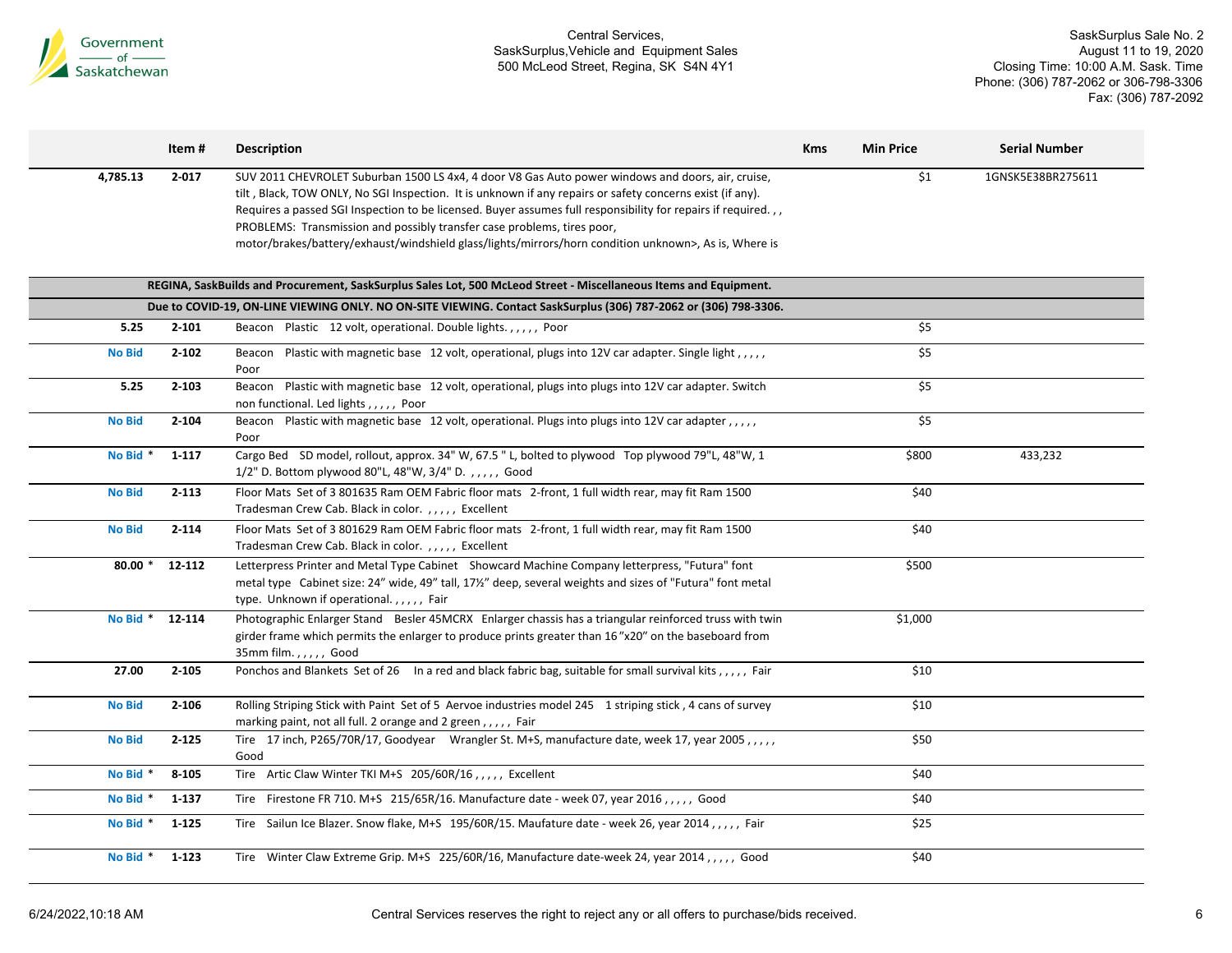

SaskSurplus Sale No. 2 August 11 to 19, 2020 Closing Time: 10:00 A.M. Sask. Time Phone: (306) 787-2062 or 306-798-3306 Fax: (306) 787-2092

|                     | Item#     | <b>Description</b>                                                                                                                                                           | <b>Kms</b> | <b>Min Price</b> | <b>Serial Number</b> |
|---------------------|-----------|------------------------------------------------------------------------------------------------------------------------------------------------------------------------------|------------|------------------|----------------------|
| No Bid <sup>*</sup> | 1-127     | Tire Winter Claw Extreme Grip. Snow flake, M+S 195/60R/15. Manufacture date-week 18, year 2014,,,<br>,, Fair                                                                 |            | \$25             |                      |
| 51.55               | $2 - 126$ | Tire on rim 16 inch, LT245/75R/16, Bridgestone V-Steel Rib 265 M+S, compatablity with type of vehicle<br>unknown, 8 hole rim, manufacture date, week 46, year 2008,,,,, Fair |            | \$50             |                      |
| 205.55              | $2 - 115$ | Tires Set of 4 15 inch, 195/60R/15, Sumitomo HTR Enhance LX, M+S, manufacture date - week 04, year<br>$2019, , , , ,$ Good                                                   |            | \$160            |                      |
| 121.20              | $2 - 107$ | Tires Set of 4 16 inch, 205/60R/16, Artic Claw Winter TXI, M+S, snow flake, manufacture date - week 21,<br>year 2012, $, \, \cdot \,$ , Fair                                 |            | \$120            |                      |
| 167.73              | $2 - 116$ | Tires Set of 4 16 inch, 205/60R/16, Goodyear Assurance, M+S, manufacture date - week 32, year 2010,<br>,,,, Fair                                                             |            | \$120            |                      |
| 67.99               | $2 - 119$ | Tires Set of 4 16 inch, 205/60R/16, Goodyear Assurance, M+S, manufacture date - week 07 - year 2010,<br>,,,, Poor                                                            |            | \$40             |                      |
| <b>No Bid</b>       | $2 - 108$ | Tires Set of 4 16 inch, 215/65R/16, Sumitomo Ice Edge, Snow flake, manufacture date-week 23, year<br>$2017, , , , ,$ Good                                                    |            | \$160            |                      |
| 174.99              | $2 - 120$ | Tires Set of 4 16 inch, 215/65R/16, Sumitomo HTR Enhance LX2, 98T, manufacture date - week 35 - year<br>$2019, , , , ,$ Good                                                 |            | \$160            |                      |
| 115.99              | $2 - 121$ | Tires Set of 4 16 inch, 225/60R/16, Firestone FR710, 97T, M+S, manufacture date - week 51 - year 2016<br>$, \ldots$ , Poor                                                   |            | \$40             |                      |
| 56.99               | $2 - 122$ | Tires Set of 4 16 inch, 225/60R/16, Goodyear Ultra Grip Ice, M+S, manufacture date - week 28 - year<br>2009,,,,, Poor                                                        |            | \$30             |                      |
| 36.16               | $2 - 123$ | Tires Set of 2 16 inch, 225/60R/16, Matrix Tour RS, Multi Mile, manufacture date - week 20 - year 2014,<br>,,,, Poor                                                         |            | \$20             |                      |
| 169.19              | $2 - 109$ | Tires Set of 4 16 inch, 225/65R/16, Firestone FR 710. M+S, manufacture date - week 48, year 2010, , , ,<br>, Fair                                                            |            | \$120            |                      |
| 162.11              | $2 - 110$ | Tires Set of 4 17 inch, 215/60R/17, Artic Claw Winter TXI, M+S, snow flake, manucfature date - week 26,<br>year 2016, , , , , Good                                           |            | \$160            |                      |
| 188.88              | $2 - 117$ | Tires Set of 4 17 inch, 215/60R/17, Firestone FR710, M+S, manufacture date - week 51, year 2014,,,,,<br>Fair                                                                 |            | \$120            |                      |
| 238.85              | $2 - 111$ | Tires Set of 4 17 inch, 215/60R/17, Sumitomo HTR Enhance LX2. M+S, manufacture date - week 17, year<br>2019,,,,,Good                                                         |            | \$160            |                      |
| 262.22              | $2 - 118$ | Tires Set of 4 17 inch, 225/60R/17, Goodyear Assurance, M+S, manufacture date - week 13, year 2019,<br>,,,, Good                                                             |            | \$160            |                      |
| 302.99              | $2 - 124$ | Tires Set of 4 17 inch, 225/65R/17, Bridgestone Alenza, manufacture date - week 47 - year 2020,,,,,<br>Excellent                                                             |            | \$200            |                      |
| 254.44              | $2 - 112$ | Tires Set of 4 18 inch, 235/65R/18, Continental Cross Contact LX Sport, manufacture date - week 40,<br>year 2017,,,,, Good                                                   |            | \$160            |                      |
| No Bid *            | 1-141     | Tires Set of 3 Sumitomo HTR Enhance L/X. M+S 225/60R/16. Manufacture date - week 03, year 2017,,,<br>,, Good                                                                 |            | \$120            |                      |
| 102.22              | $2 - 127$ | Tires Set of 2 16 inch, 225/60R/16, Firestone FR710, M+S, Manufacture date, Week 01, Year 2017, ,,,<br>, Good                                                                |            | \$80             |                      |
| 81.23               | $2 - 128$ | Tires Set of 4 16 inch, 225/60R/16, Matrix tour RS, Multi Mile, M+S, manufacture date, Week 11, Year<br>$2014, , , , ,$ Poor                                                 |            | \$40             |                      |

6/24/2022,10:18 AM Central Services reserves the right to reject any or all offers to purchase/bids received. 7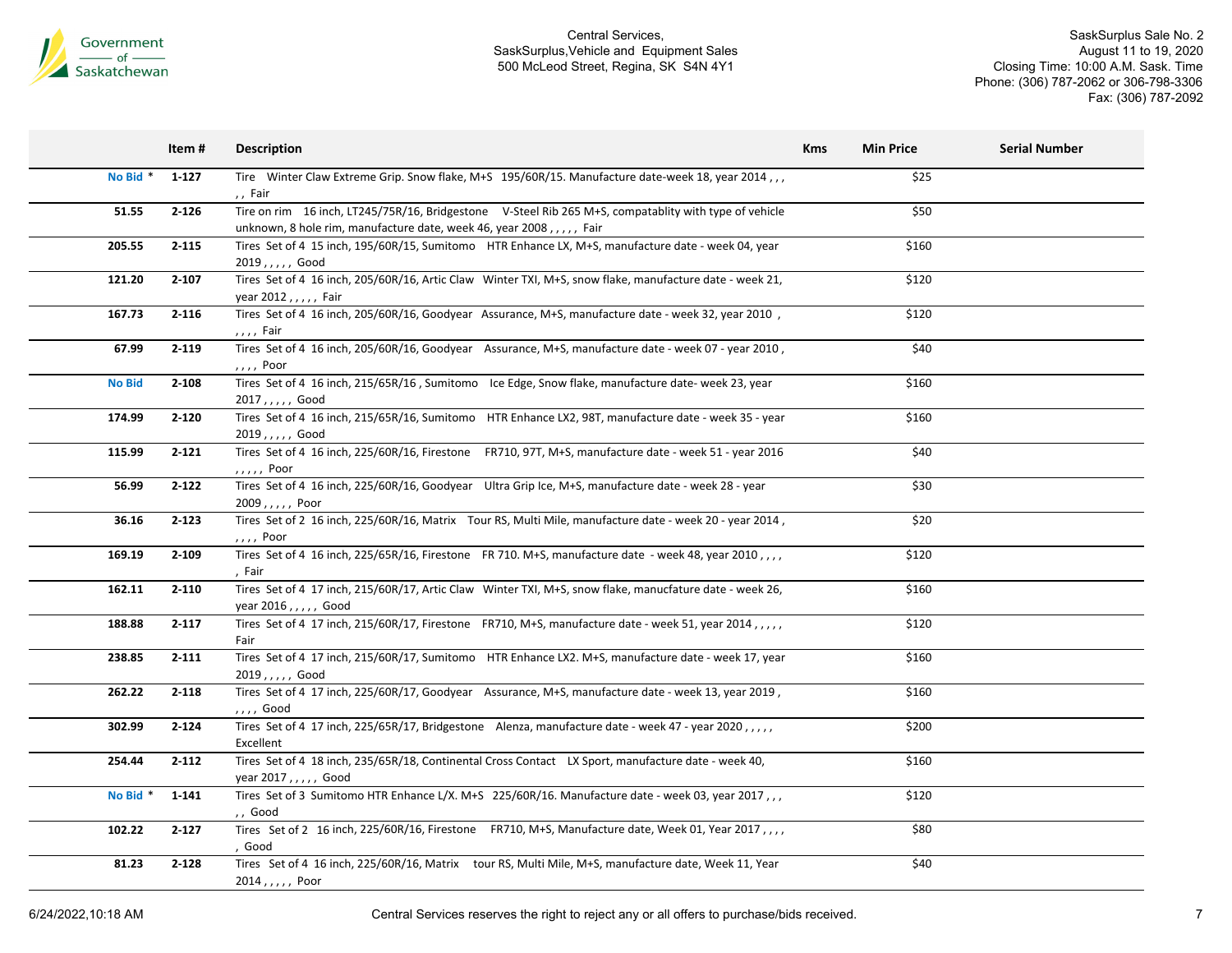

|               | Item #    | <b>Description</b>                                                                                                                                                                                                                    | <b>Kms</b> | <b>Min Price</b> | <b>Serial Number</b>           |
|---------------|-----------|---------------------------------------------------------------------------------------------------------------------------------------------------------------------------------------------------------------------------------------|------------|------------------|--------------------------------|
| 146.81        | $2 - 129$ | Tires on rims Set of 3 16 inch, LT245/75R/16, Goodyear Wrangler Pro Grade M+S, 16x16.5 rims,<br>compatablity with type of vehicle unknown, 1 tires poor, 2 tires good, 8 hole rims, manufacture date,<br>week 12, year 2011,,,,, Fair |            | \$100            |                                |
| 95.00         | $2 - 130$ | Tires on rims Set of 2 16 inch, LT245/75R/16, Goodyear Wrangler Pro Grade M+S, 16x16.5 rims,<br>compatablity with type of vehicle unknown, 8 hole rims, manufacture date, week 12, year 2011, ,<br>Poor                               |            | \$50             |                                |
| No Bid *      | 1-118     | Truck Topper Raider, commercial grade, aluminum construction, white in color approx. 71" wide, 84<br>long. Minor hail damage, handle loose. Door on left, 2 doors on right side. , Good                                               |            | \$1,000          | 433232, Key for Tailgate only. |
| <b>No Bid</b> | $2 - 131$ | vehicle Seat OEM, 3rd row, 1 piece seat, seats 2 people, folds into floor Black cloth, compatable with<br>2013-2019 Ford Explorer Good                                                                                                |            | \$100            |                                |
| <b>No Bid</b> | $2 - 132$ | Vehicle Seats Set of 2 OEM, 2nd row, 2 piece seat, seats 3 people Black cloth, compatable with 2013-<br>2019 Ford Explorer, , Excellent                                                                                               |            | \$100            |                                |
| <b>No Bid</b> | 2-133     | Vehicle Seats Set of 2 OEM, 2nd row, 2 piece seat, seats 3 people Black cloth, compatable with 2013-<br>2019 Ford Explorer,,,,, Excellent                                                                                             |            | \$100            |                                |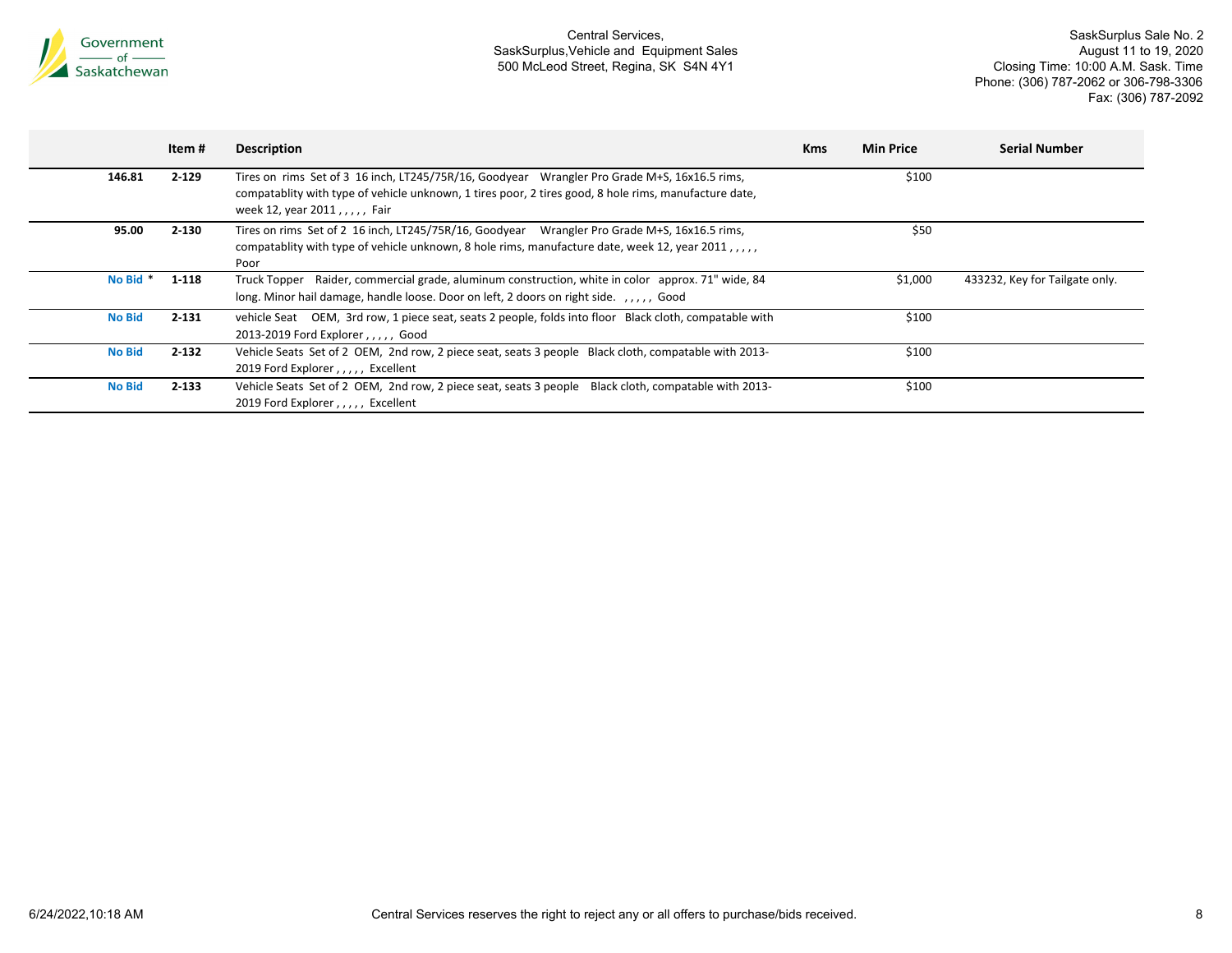

|          | Item# | <b>Description</b>                                                                                                                                                                                                                                                                                                                                                                                                                                                                                                                                                                                                                                           | <b>Kms</b>    | <b>Min Price</b> | <b>Serial Number</b> |
|----------|-------|--------------------------------------------------------------------------------------------------------------------------------------------------------------------------------------------------------------------------------------------------------------------------------------------------------------------------------------------------------------------------------------------------------------------------------------------------------------------------------------------------------------------------------------------------------------------------------------------------------------------------------------------------------------|---------------|------------------|----------------------|
|          |       | BLACKSTRAP PROVINCIAL PARK, Parks, Culture, and Sport, Blackstrap Provincial Park. Call for directions                                                                                                                                                                                                                                                                                                                                                                                                                                                                                                                                                       |               |                  |                      |
|          |       | Due to COVID-19, ON-LINE VIEWING ONLY. NO ON-SITE VIEWING. Contact Leo Savoy 306-371-1616, leo.savoy@gov.sk.ca, or Chris Hornby 306-222-7437, chris.hornby@gov.sk.ca                                                                                                                                                                                                                                                                                                                                                                                                                                                                                         |               |                  |                      |
| 823.00   | 2-504 | Cement Mixer Kwik-Mix Dandie , Orange, , , Item has not been used for several years. Condition is                                                                                                                                                                                                                                                                                                                                                                                                                                                                                                                                                            |               | \$1              |                      |
| 900.00   | 2-503 | unknown, sold as is., As is, Where is<br>Grass Sweeper Jacobsen K301RT , Orange, , , Item has not been used or functional for several years.<br>Motor and transmission seized, tires unserviceable. Item is salvageable for parts or scrap metal, As is,<br>Where is                                                                                                                                                                                                                                                                                                                                                                                         |               | \$1              | 47351d               |
| 1,400.00 | 2-502 | Riding Lawn Mower Kubota F2560 SK6217 , Orange, , , mower has missing wheels, stored outside,<br>bearing seized, motor seized, As is, Where is                                                                                                                                                                                                                                                                                                                                                                                                                                                                                                               |               | \$1              |                      |
|          |       | DUCK MOUNTAIN PROVINCIAL PARK, Parks, Culture and Sport, Duck Mountain Maintenance Yard                                                                                                                                                                                                                                                                                                                                                                                                                                                                                                                                                                      |               |                  |                      |
|          |       | Due to COVID-19, ON-LINE VIEWING ONLY. NO ON-SITE VIEWING. Contact Ryan Bielecki 306-590-7792, ryan.bielecki@gov.sk.ca                                                                                                                                                                                                                                                                                                                                                                                                                                                                                                                                       |               |                  |                      |
| 977.77   | 2-589 | Grader 1985 Champion Grader 740A 4x4 Inline 6 Diesel , Yellow, TOW ONLY, No SGI Inspection. It is<br>unknown if any repairs or safety concerns exist (if any). Requires a passed SGI Inspection to be licensed.<br>Buyer assumes full responsibility for repairs if required., , PROLEMS: Item is salvageable for parts or scrap<br>metal. All parts are burnt. Motor, transmission, tires, brakes, battery, body exterior, exhaust, windshield,<br>wipers, paint, lights, interior, mirrors, and horn all burnt. Front tires are good., As is, Where is                                                                                                     |               | \$1              | 740A-127-67-16727    |
| 1,389.89 | 2-587 | SUV 2002 Chevrolet Jimmy S Series 4x4 4.3 L V6 Gas Auto air, tilt, cruise, power locks and windows,<br>White, TOW ONLY, No SGI Inspection. It is unknown if any repairs or safety concerns exist (if any).<br>Requires a passed SGI Inspection to be licensed. Buyer assumes full responsibility for repairs if required.,,<br>PROBLEMS: rear window does not open from the outside, motor, transmission, windshield washer and<br>wipers, lights, mirros, and horn are OK. Windshield glass is good. Paint, interior, brakes, exterior and<br>exhaust are fair, As is, Where is                                                                             | 234,454<br>km | \$1              | 1GKDT13W32K173604    |
| 1,389.89 | 2-585 | SUV 2004 Chrysler Pacifica AWD, 3.5L V6 Gas Auto power seat, windows, door locks, and mirrors; air,<br>cruise, tilt, AM/FM/CD/Cassette, adjustable pedals, dual zone climate control roof rack, Silver, TOW ONLY, km<br>No SGI Inspection. It is unknown if any repairs or safety concerns exist (if any). Requires a passed SGI<br>Inspection to be licensed. Buyer assumes full responsibility for repairs if required., , PROBLEMS: motor,<br>transmission, exhaust are fair. Some body rust, front tires are poor, back tires are good. Windshield is<br>cracked. Windshield wipers, paint, and mirrors are OK. One headlight is faded., As is, Where is | 218,540       | \$1              | 2C8GF684X4R306303    |
| 679.00   | 2-591 | Truck 2006 Dodge Ram 1500 1/2 ton truck, Quad Cab 5.7 L V8 Gas Auto Air, cruise, tilt, power windows;<br>locks, mirrors, White, TOW ONLY, No SGI Inspection. It is unknown if any repairs or safety concerns exist km<br>(if any). Requires a passed SGI Inspection to be licensed. Buyer assumes full responsibility for repairs if<br>required.,, PROBLEMS: Fuel pump poor, body rust, tach doesn't work, end-gate rusted and dented.<br>Motor, transmission, Brakes, exterior, exhaust, paint, interior are Fair. Windshield is cracked. Tires are<br>good. Battery is poor. Windshield wipers, lights, mirros, horn are OK., As is, Where is             | 347623        | \$1              | 1D7HU18276J228265    |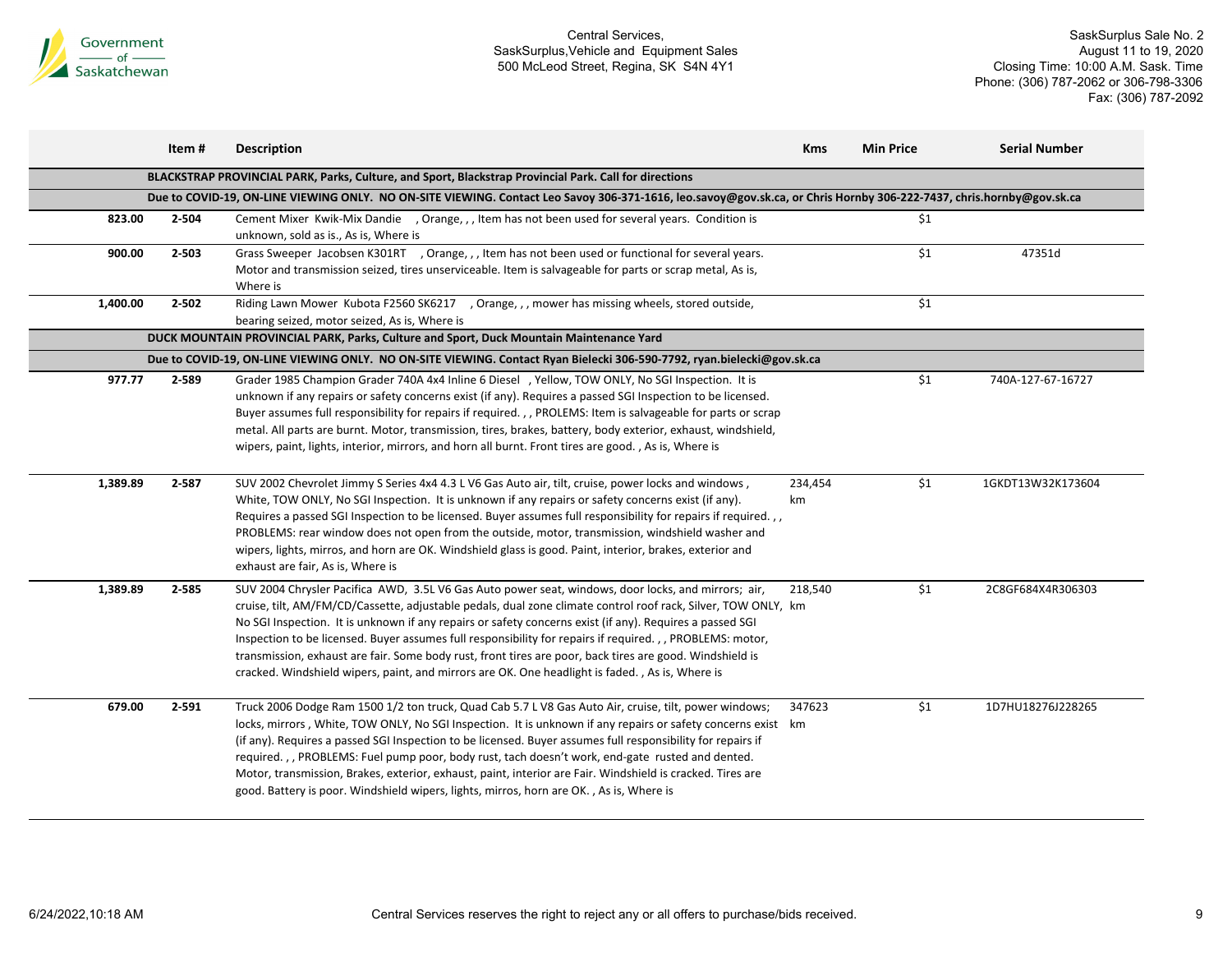

|                  | Item # | <b>Description</b>                                                                                                                                                                                                                                                                                                                                                                                                                                                                                                                                                                                                | <b>Kms</b>    | <b>Min Price</b> | <b>Serial Number</b> |
|------------------|--------|-------------------------------------------------------------------------------------------------------------------------------------------------------------------------------------------------------------------------------------------------------------------------------------------------------------------------------------------------------------------------------------------------------------------------------------------------------------------------------------------------------------------------------------------------------------------------------------------------------------------|---------------|------------------|----------------------|
| 786.00           | 2-586  | Truck 2002 Chevrolet S10 2 WD 4.3L V6 Gas Auto air, cruise, tilt, 1/4 Ton Reg cab standard cab, box length-291,414<br>6feet, White, TOW ONLY, No SGI Inspection. It is unknown if any repairs or safety concerns exist (if any). kn<br>Requires a passed SGI Inspection to be licensed. Buyer assumes full responsibility for repairs if required.,,<br>PROBLEMS: tear in drivers seat, motor, transmission, exhaust and paint is fair. tires, brakes, interior and<br>interior are poor. Some rust on the body. Needs wiper blades. License plate lights not working.<br>Windshield is cracked., As is, Where is |               | \$1              | 1GCCS14W728174129    |
| 567.89           | 2-584  | Truck 2006 GMC Sierra 2500HD 2WD, Ext Cab 6.0L V8 Gas Auto air, cruise, tilt, Brown, TOW ONLY, No SGI 324,096<br>Inspection. It is unknown if any repairs or safety concerns exist (if any). Requires a passed SGI Inspection Kms<br>to be licensed. Buyer assumes full responsibility for repairs if required., , PROBLEMS: windshield cracked,<br>no rear drivers side window, rust dent in box, hole in drivers seat, no rubber on brake pedal, no<br>windshield washer reservoir, no rearview mirror, tires/battery/body exterior/interior all in poor<br>condition>, As is, Where is                         |               | \$1              | 1GTHC29U06E260406    |
| 2,477.00         | 2-590  | Truck 2007 Dodge Ram 2500 Quad Cab, 2WD, 1/2 ton truck 5.7L V8 Gas auto air, tilt, cruise, Silver, TOW<br>ONLY, No SGI Inspection. It is unknown if any repairs or safety concerns exist (if any). Requires a passed<br>SGI Inspection to be licensed. Buyer assumes full responsibility for repairs if required., PROBLEMS:<br>Motor, Transmission, tires, brakes, paint, interior are fair. Has some exterior rust. Battery is bad. No<br>power steering, hole in drivers seat. Windshield is cracked. Wipers are good. Horn is OK., As is, Where is                                                            | 287,001<br>km | \$1              | 3D7KR28DX7G811205    |
| 189.99           | 2-588  | Van 2000 Dodge Caravan FWD 3.0 L V6 Gas auto air, tilt, cruise, power mirrors, White, TOW ONLY, No SGI 304,890k<br>Inspection. It is unknown if any repairs or safety concerns exist (if any). Requires a passed SGI Inspection m<br>to be licensed. Buyer assumes full responsibility for repairs if required.,, PROBLEMS: motor is poor is<br>uses oil. Tires and Brakes are also poor. Transmission, Windshield glass and wipers, lights, mirros, horn<br>are OK. Paint, interior, batter and exhaust are fair., As is, Where is                                                                               |               | \$1              | 2B4GP2537YR794566    |
|                  |        | ESTEVAN, Environment, CFS, #128-1302 3rd Street                                                                                                                                                                                                                                                                                                                                                                                                                                                                                                                                                                   |               |                  |                      |
|                  |        | Due to COVID-19, ON-LINE VIEWING ONLY. NO ON-SITE VIEWING. Contact: Chad Shapley 306-637-4601, chad.shapley@gov.sk.ca                                                                                                                                                                                                                                                                                                                                                                                                                                                                                             |               |                  |                      |
| $$1.00 * 12-695$ |        | Automatic Stapler Swingline Optima 45 Stapler Not functional,,,,, Beyond Repair                                                                                                                                                                                                                                                                                                                                                                                                                                                                                                                                   |               | \$1              | 48209                |
| $$1.00 * 12-698$ |        | Camera Pentax Zoom60-X not functional,,,,, Beyond Repair                                                                                                                                                                                                                                                                                                                                                                                                                                                                                                                                                          |               | \$1              | 1775110              |
| $$1.00 * 12.700$ |        | GPS Garmin GPSmap 60, Garmin GPS Screen will not turn on , , , , , Beyond Repair                                                                                                                                                                                                                                                                                                                                                                                                                                                                                                                                  |               | \$1              | 37805768             |
| $$1.00 * 12-707$ |        | Voice Recorder Sony Handheld Voice Recorder Not functional,,,,, Beyond Repair                                                                                                                                                                                                                                                                                                                                                                                                                                                                                                                                     |               | \$1              | 1443553              |
|                  |        | MAPLE CREEK, Parks, Culture & Sport, Cypress Hills Interprovincial Park                                                                                                                                                                                                                                                                                                                                                                                                                                                                                                                                           |               |                  |                      |
|                  |        | Due to COVID-19, ON-LINE VIEWING ONLY. NO ON-SITE VIEWING.Contact: Paul Rumancik 306-662-5414, paul.rumancik@gov.sk.ca                                                                                                                                                                                                                                                                                                                                                                                                                                                                                            |               |                  |                      |
| No Bid * 12-612  |        | Electric Motor Century Pump Motor A.O. Smith, Part:7-360335-01-OJ, Cat #: E370, 3phase, 7.5 hp, 1760<br>rpm, 230V, 21A, 60Hz, , , , , New - Unused                                                                                                                                                                                                                                                                                                                                                                                                                                                                |               | \$20 BY03        |                      |
| No Bid * 12-616  |        | Flat top Commercial Electric Flat top white , , , , , Broken Repairable                                                                                                                                                                                                                                                                                                                                                                                                                                                                                                                                           |               | \$1              |                      |
| No Bid * 12-623  |        | Lawn Mower Jacobsen Textron commercial, 123V, 4 hp, 2 cycle, missing gas cap, SERM-SK 6900,,,,,<br>Poor                                                                                                                                                                                                                                                                                                                                                                                                                                                                                                           |               | \$1              |                      |
| No Bid * 12-624  |        | Lawn Mower Jacobsen Textron commercial, 123V, 4 hp, 2 cycle, SERM-SK 7280, ,,,,, Poor                                                                                                                                                                                                                                                                                                                                                                                                                                                                                                                             |               | \$1              |                      |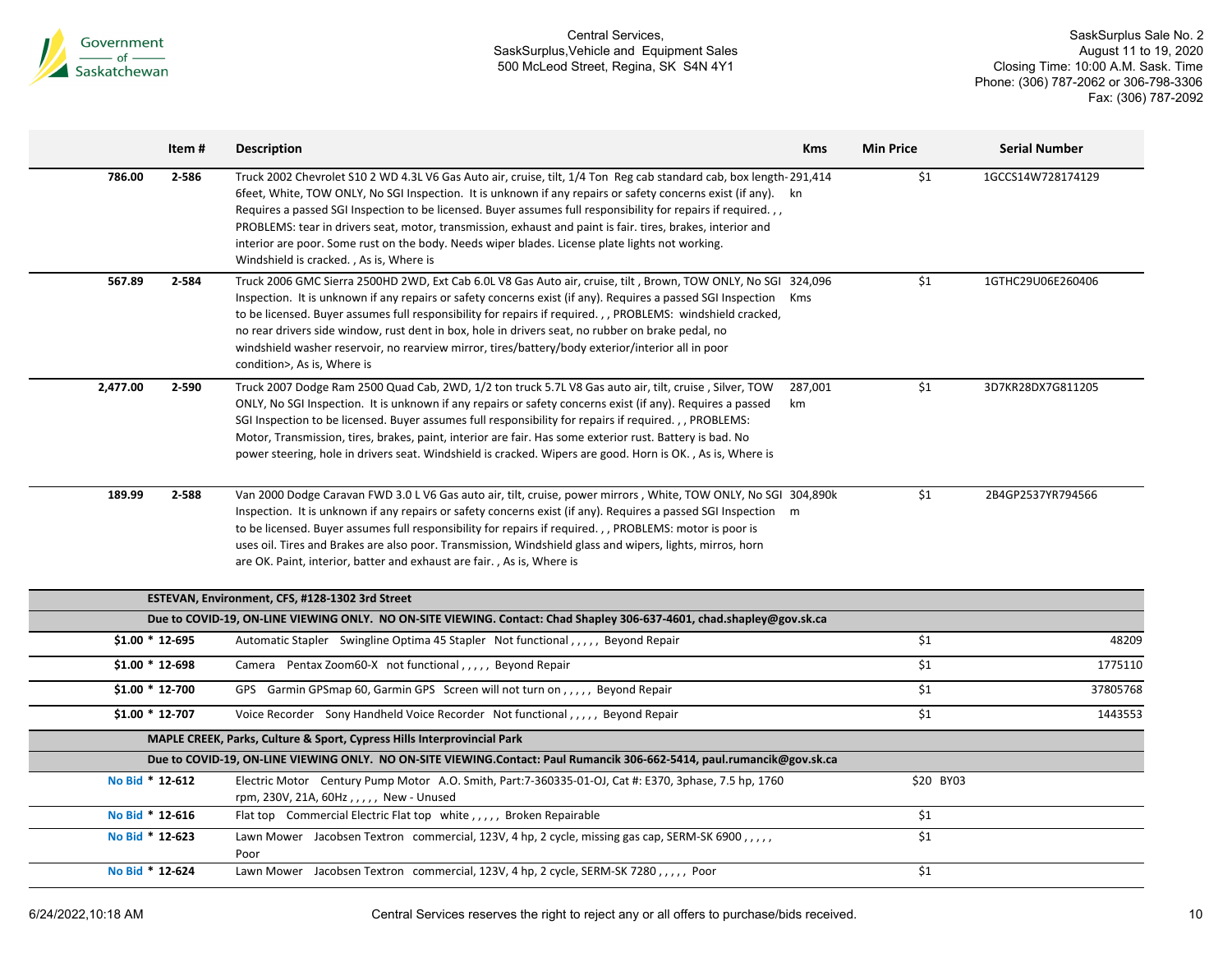

SaskSurplus Sale No. 2 August 11 to 19, 2020 Closing Time: 10:00 A.M. Sask. Time Phone: (306) 787-2062 or 306-798-3306 Fax: (306) 787-2092

|                  | Item# | <b>Description</b>                                                                                                                                                                                                                                                                                                                                                                                                                                                           | <b>Kms</b>      | <b>Min Price</b>  | <b>Serial Number</b> |       |
|------------------|-------|------------------------------------------------------------------------------------------------------------------------------------------------------------------------------------------------------------------------------------------------------------------------------------------------------------------------------------------------------------------------------------------------------------------------------------------------------------------------------|-----------------|-------------------|----------------------|-------|
| No Bid * 12-625  |       | Lawn Mower Jacobsen Textron commercial, 123V, 4hp, 2 cycle, missing pin on handle, , , , , Poor                                                                                                                                                                                                                                                                                                                                                                              |                 |                   | \$1 32017 10660      |       |
| No Bid * 12-657  |       | Water Pump Baldor Cat No. WCM3710T, 3 phase, 7.5 hp, 230V, 22.2 A, 1760 rpm, 60 Hz,,,,, Fair                                                                                                                                                                                                                                                                                                                                                                                 |                 | \$1 F199          |                      |       |
| No Bid * 12-658  |       | Water Pump Franklin Electric Model 1403041418 1/3 hp, 3450 rpm, 115V, 7.5 A, 60 Hz, ,,,,, Poor                                                                                                                                                                                                                                                                                                                                                                               |                 | \$1               |                      |       |
| No Bid * 12-660  |       | Water Pump J Class Model K56P2N101 3 hp, 3450 rpm,,,,, Poor                                                                                                                                                                                                                                                                                                                                                                                                                  |                 | \$1 2D06          |                      |       |
| No Bid * 12-661  |       | Water Pump - Pool Jacuzzi Canada, Magnetek 7-187895-20 1/2 hp, 3450 rpm,,,,, Fair                                                                                                                                                                                                                                                                                                                                                                                            |                 | \$1 E44549        |                      |       |
| No Bid * 12-662  |       | Water Pump - Pool Jacuzzi Canada, Pump model 3VLB-1208-LQ 3450 rpm,,,,, Poor                                                                                                                                                                                                                                                                                                                                                                                                 |                 |                   | \$1 BY09-11          |       |
| No Bid * 12-615  |       | File Cabinet Metal 36"w x 18"d x 54"h, 4 drawer, horizontal,,,,, Fair                                                                                                                                                                                                                                                                                                                                                                                                        |                 | \$1               |                      |       |
| No Bid * 12-638  |       | Table Metal 60"w x 30"d x 27"h, chrome legs, beige, arborite top, brown wood grain,,,,, Fair                                                                                                                                                                                                                                                                                                                                                                                 |                 | \$1               |                      |       |
| No Bid * 12-639  |       | Table Metal 60"w x 30"d x 27"h, chrome legs, beige, arborite top, brown wood grain,,,,, Fair                                                                                                                                                                                                                                                                                                                                                                                 |                 | \$1               |                      |       |
| No Bid * 12-640  |       | Table Metal 60"w x 30"d x 27"h, chrome legs, beige, arborite top, brown wood grain,,,,, Fair                                                                                                                                                                                                                                                                                                                                                                                 |                 | \$1               |                      |       |
| No Bid * 12-641  |       | Table Metal 60"w x 30"d x 27"h, chrome legs, beige, arborite top, brown wood grain,,,,, Fair                                                                                                                                                                                                                                                                                                                                                                                 |                 | \$1               |                      |       |
| No Bid * 12-642  |       | Table Metal 60"w x 30"d x 27"h, chrome legs, grey, arborite top, grey solid,,,,,, Fair                                                                                                                                                                                                                                                                                                                                                                                       |                 | \$1               |                      |       |
| No Bid * 12-643  |       | Table Metal 60"w x 30"d x 29"h, chrome legs, grey, arborite top, grey solid,,,,,, Fair                                                                                                                                                                                                                                                                                                                                                                                       |                 | \$1               |                      |       |
| No Bid * 12-644  |       | Table Metal 60"w x 30"d x 29"h, double pedestal legs, arborite top, light brown solid,,,,,, Fair                                                                                                                                                                                                                                                                                                                                                                             |                 | \$1               |                      |       |
| No Bid * 12-645  |       | Table Oak slatted 36"w x 42"d x 27"h, possible drying table, adjustable angle top,,,,, Broken<br>Repairable                                                                                                                                                                                                                                                                                                                                                                  |                 | \$1               |                      |       |
| No Bid * 12-646  |       | Table Round 48" diameter x 32"h, single chrome leg, arborite top, grey,,,,, Fair                                                                                                                                                                                                                                                                                                                                                                                             |                 | \$1               |                      |       |
|                  |       | MEADOW LAKE, Highways, Operations and Maintenance, HWY #4 305-9TH Street West                                                                                                                                                                                                                                                                                                                                                                                                |                 |                   |                      |       |
|                  |       | Due to COVID-19, ON-LINE VIEWING ONLY. NO ON-SITE VIEWING. Contact: Dustin Campbell, 306-304-7230, dustin.campbell@gov.sk.ca                                                                                                                                                                                                                                                                                                                                                 |                 |                   |                      |       |
| \$5,789.00 2-567 |       | Grader 2001 Champion 740A RWD Cummins M11, inline 6, diesel Manual a/c, tilt, cruise 25,400 kg, 8<br>speed, tandem axle, 280 wheel base, standard differential, single tires, Yellow, , , Unit has 2 flat tires, 1<br>has hole in tire and won't hold air, unit was started and runs but cannot check operation of transmission -<br>was told transmission is poor. Fender missing, moldboard is loose. Battery poor. Unit is in poor overall<br>condition>, As is, Where is | 12,203<br>hours | \$500             |                      | 30177 |
| *MT 2-568        |       | Grader 1992 Champion Motor Grader RWD Cummins L10, Inline 6, Diesel Auto a/c, tilt, cruise 56,000 lbs, 8 9,385<br>speed, tandem axle, 280 wheel base, standard differential, single tires, Yellow, , , Unit has lots of wear,<br>decent mechanical shape for its year, paint poor>, As is, Where is                                                                                                                                                                          | hours           | \$1,500           |                      | 22416 |
| \$15,001.00      | 2-569 | Grader Volvo G720B RWD, Motor Grader 7.1L Volvo, inline 6, diesel Powershift a/c, tilt, cruise 25,400 kg,<br>8 speed, tandem axle, 280 wheel base, standard differential, single tires, Yellow, , , Lots of small eng oil<br>leaks, lots of hyd leaks, Circle wore, cab interior rough shape, Exhaust manifold has been cracked for a<br>long time, Some lights not working, windshield washer & wipers/mirrors in poor condition>, As is, Where<br>is                       | 10,366<br>hours | \$1,200           |                      | 35952 |
| \$7,555.22 2-570 |       | Wheel Loader 2001 Case 621C 4x4 Cummins 5.9, inline 6, diesel Auto a/c, tilt 11,630 kg, 4 speed, standard 4,795<br>differential, single tires, Yellow, , , NON-RUNNING - TO BE USED FOR PARTS ONLY. Unit was rolled off a<br>trailer while driving down the highway>, As is, Where is                                                                                                                                                                                        | hours           | \$1,000 JEE122888 |                      |       |

6/24/2022,10:18 AM Central Services reserves the right to reject any or all offers to purchase/bids received. 11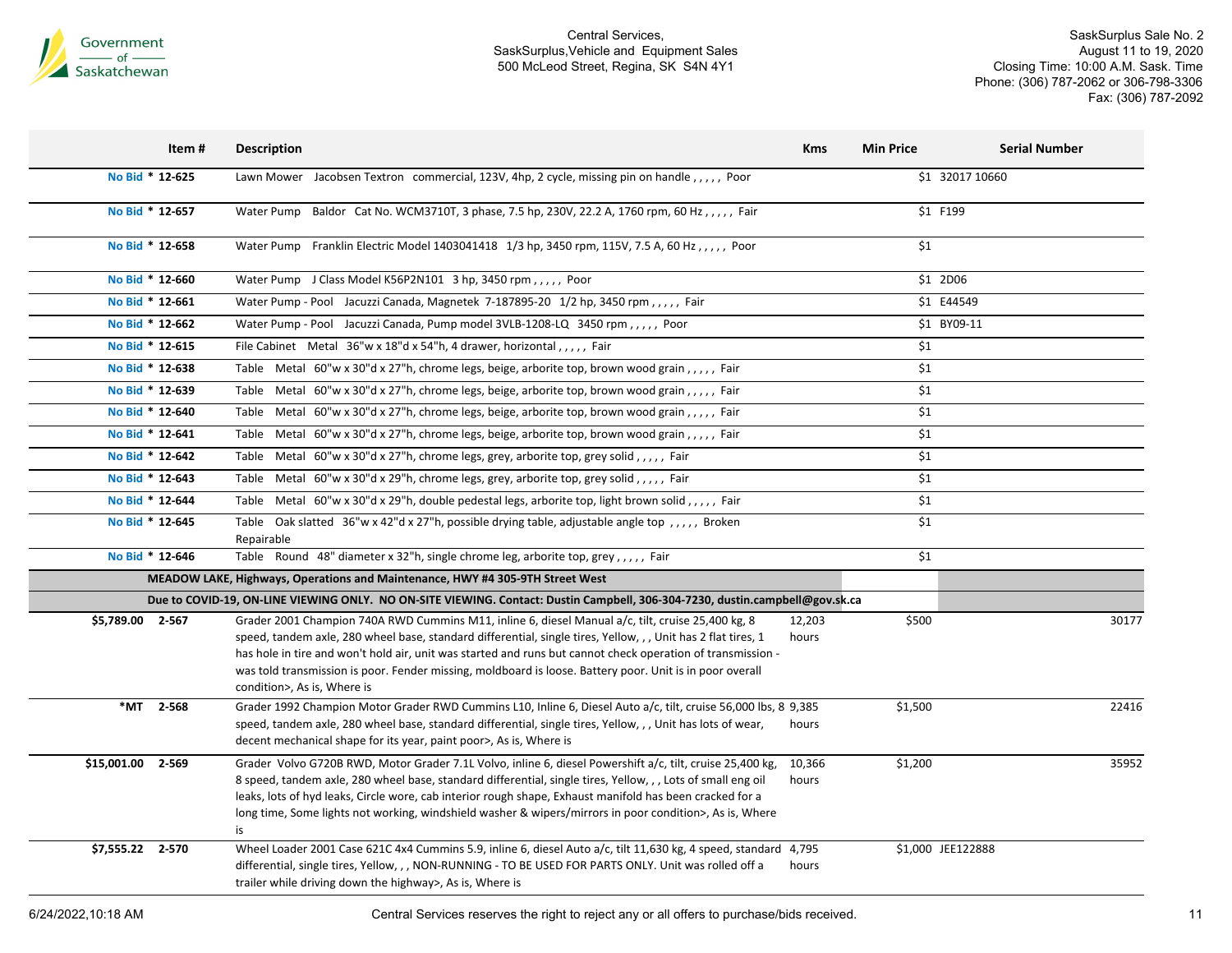

|                  | Item # | <b>Description</b>                                                                                                                                                                                                                                                                                                                                                                                                                                                                                                                                                                                                                                                     | <b>Kms</b>      | <b>Min Price</b> | <b>Serial Number</b>      |
|------------------|--------|------------------------------------------------------------------------------------------------------------------------------------------------------------------------------------------------------------------------------------------------------------------------------------------------------------------------------------------------------------------------------------------------------------------------------------------------------------------------------------------------------------------------------------------------------------------------------------------------------------------------------------------------------------------------|-----------------|------------------|---------------------------|
| \$1,053.00       | 2-566  | Gravel Truck 1999 Volvo WG64 2WD VED 12, inline 6, diesel Auto a/c, tilt, cruise Gravel box, 39,500 kg, 10 11,989<br>speed, tandem axle, 197 wheel base, Eaton differential, dual tires, Yellow, TOW ONLY, No SGI Inspection. hours<br>It is unknown if any repairs or safety concerns exist (if any). Requires a passed SGI Inspection to be<br>licensed. Buyer assumes full responsibility for repairs if required.,, PROBLEMS: Frame wore thin, Cross<br>member rear of truck cracked, Box very rusty, cab supports getting soft, needs rear brake job,<br>battery/lights poor, will not pass SGI inspection>, As is, Where is                                      |                 |                  | \$500 4VHJCAGF7XN865379   |
| \$1,501.00 2-565 |        | Oil Distributor 1988 International Oil Distributor 2WD IHC DTA 360, Inline 6, diesel Auto a/c, tilt 16,400 kg, 118,261<br>4 speed, single axle, 523 wheel base, standard differential, dual tires, Yellow, TOW ONLY, No SGI<br>Inspection. It is unknown if any repairs or safety concerns exist (if any). Requires a passed SGI Inspection<br>to be licensed. Buyer assumes full responsibility for repairs if required., Truck had a used engine installed<br>summer of 2020, PROBLEMS: battery poor, speedometer doesn't work>, As is, Where is                                                                                                                     | <b>Kms</b>      |                  | \$1,500 1HTLCCFN8JH576255 |
|                  |        | MEADOW LAKE PROVINCIAL PARK, Parks Culture and Sport, Meadow Lake Provincial Park, Dorintosh Sk                                                                                                                                                                                                                                                                                                                                                                                                                                                                                                                                                                        |                 |                  |                           |
|                  |        | Due to COVID-19, ON-LINE VIEWING ONLY. Contact Ernie Schwartz 306-236-7680, 306-240-5055, email: ernie.schwartz@gov.sk.ca                                                                                                                                                                                                                                                                                                                                                                                                                                                                                                                                              |                 |                  |                           |
| \$1,759.99 2-579 |        | SUV 2007 CHEVROLET Tahoe 4x4, 4 door V8 Gas Auto air, tilt, cruise, White, TOW ONLY, No SGI<br>Inspection. It is unknown if any repairs or safety concerns exist (if any). Requires a passed SGI Inspection<br>to be licensed. Buyer assumes full responsibility for repairs if required., , PROBLEMS: Dust seems to be<br>getting in somewhere. The AC is not working properly. Not sure if there is a fuel pump issue, but they<br>were having problems starting it at times. It has been sitting since summer but it managed to start with a<br>portable compact jump starter on Dec. 08, 2020. Battery poor>, As is, Where is                                      | 343,633<br>Kms  |                  | \$1 1GNFK03087R399902     |
| \$3,125.20       | 2-564  | Tractor John Deere 3020 2WD Diesel Canopy, Green, , , Unit has been sitting for a number of years.<br>Battery looks in good shape. Lights on the canopy appear to be in good condition. Hour meter added to<br>the unit. 1834.4 Hrs. Original hour meter reads 5531.8. Body exterior poor, tires poor, paint poor>, As is,<br>Where is                                                                                                                                                                                                                                                                                                                                 | 7365.4<br>Hours | \$1 13064R       |                           |
| \$189.99         | 2-563  | Truck 1999 DODGE Ram 1500 4WD, Club Cab V8 Gas Auto air, tilt, cruise tool box, White, TOW ONLY, No<br>SGI Inspection. It is unknown if any repairs or safety concerns exist (if any). Requires a passed SGI<br>Inspection to be licensed. Buyer assumes full responsibility for repairs if required., , PROBLEMS: Has not<br>been started or used in approx. 4 years. Tires, paint, and interior in poor condition. Motor, transmission,<br>brakes, battery, exhaust, windshield washer & wipers, lights, and horn all in unknown condition. Some<br>rust on the unit. The hood will not remain in upright position without support when opened.>, As is,<br>Where is | 263,479<br>Kms  |                  | \$1 3B7HF12Y9XG213447     |
| \$150.00 2-581   |        | Truck 2006 DODGE Dakota 4x4, Club Cab V8 Gas Auto air, tilt, cruise, White, TOW ONLY, No SGI<br>Inspection. It is unknown if any repairs or safety concerns exist (if any). Requires a passed SGI Inspection<br>to be licensed. Buyer assumes full responsibility for repairs if required., , PROBLEMS: Unit is burning oil,<br>power steering is not working properly (suspected rack and pinion). Tail light burned out. Motor, tires,<br>battery, body exterior, paint, interior, all in poor condition>, As is, Where is                                                                                                                                           | 303, 874<br>Kms |                  | \$1 1D7HW22K26S626860     |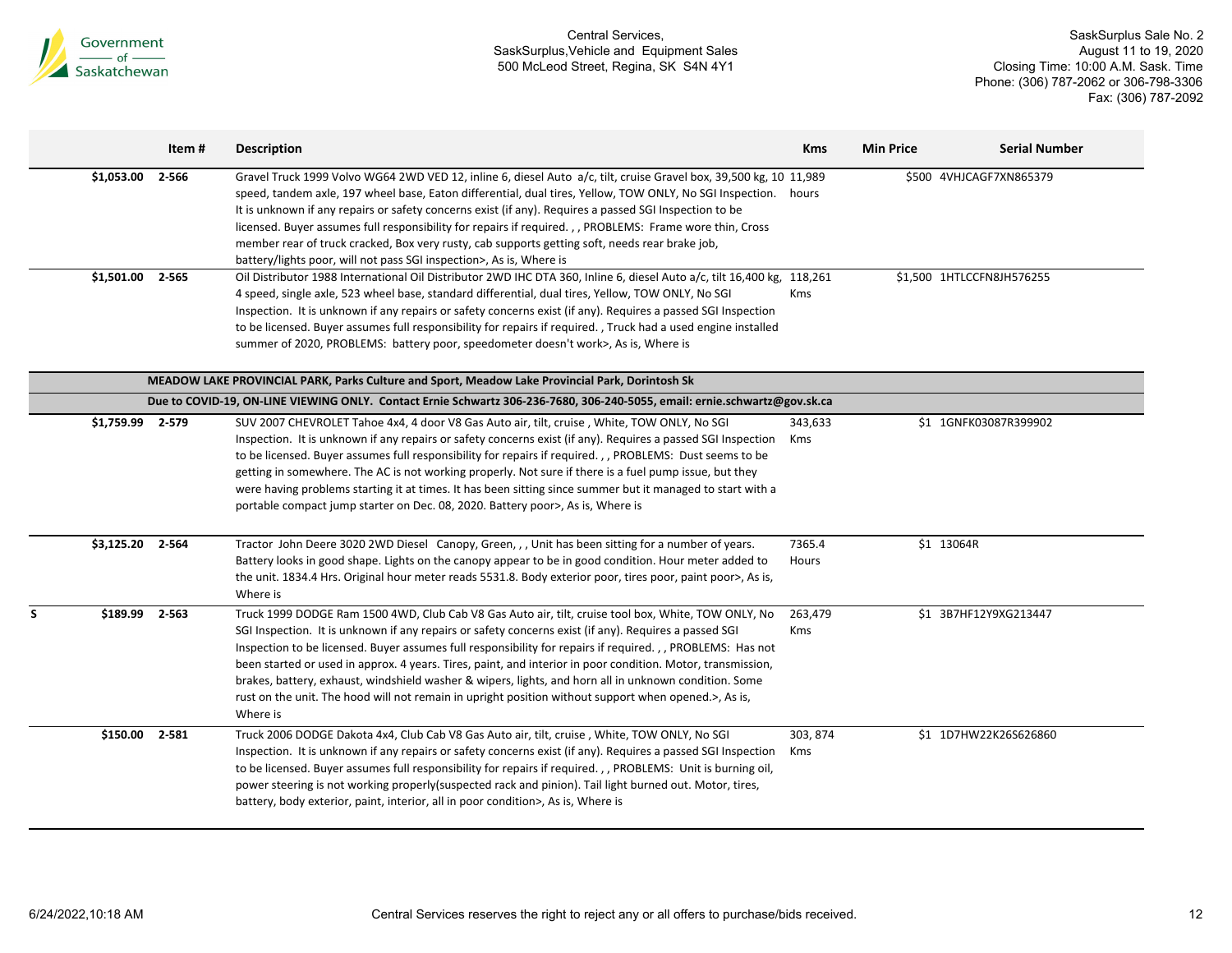

|                  | Item #    | <b>Description</b>                                                                                                                                                                                                                                                                                                                                                                                                                                                                                                                                                                                                                                                                                                                                                                                                                                                                              | <b>Kms</b>     | <b>Min Price</b> | <b>Serial Number</b>      |
|------------------|-----------|-------------------------------------------------------------------------------------------------------------------------------------------------------------------------------------------------------------------------------------------------------------------------------------------------------------------------------------------------------------------------------------------------------------------------------------------------------------------------------------------------------------------------------------------------------------------------------------------------------------------------------------------------------------------------------------------------------------------------------------------------------------------------------------------------------------------------------------------------------------------------------------------------|----------------|------------------|---------------------------|
| \$1,010.00       | 2-580     | Truck 2008 GMC Sierra 1500 4x4, Ext Cab V8 Gas Auto air, tilt, cruise, White, TOW ONLY, No SGI<br>Inspection. It is unknown if any repairs or safety concerns exist (if any). Requires a passed SGI Inspection<br>to be licensed. Buyer assumes full responsibility for repairs if required., , PROBLEMS: This unit was<br>having issues with the Transmission. It was in running condition when it was parked. It has not been used<br>in the last 2 years. Battery, body exterior, paint, interior, all in poor condition>, As is, Where is                                                                                                                                                                                                                                                                                                                                                   | 289,143<br>Kms |                  | \$1 1GTEK19058Z295130     |
|                  |           | MOOSE JAW, Highways & Infrastructure, Fleet Services, 1 km south of Moose Jaw on Highway #2.                                                                                                                                                                                                                                                                                                                                                                                                                                                                                                                                                                                                                                                                                                                                                                                                    |                |                  |                           |
|                  |           | Due to COVID-19, ON-LINE VIEWING ONLY. Contact Al Froehlich 306-694-3775 email: allan.froehlich@gov.sk.ca.                                                                                                                                                                                                                                                                                                                                                                                                                                                                                                                                                                                                                                                                                                                                                                                      |                |                  |                           |
| \$2,500.00 2-571 |           | Flat Bed Trailer 1999 Trailtech TD220 Tandem axle trailer dual tires, Yellow, , , 3 deck boards to replace,<br>4 D rings to replace, Ramps need fixing, all cross members need replacing (rusted holes through them),<br>major rust jacking under diamond plate, rust jacking between frame rails and axle frame, air tank straps<br>to replace, brake shoes require replacing., As is, Where is                                                                                                                                                                                                                                                                                                                                                                                                                                                                                                |                |                  | \$2,500 2CU4C4XN0X2005743 |
|                  |           | NORTH BATTLEFORD, Highways 502 114th Street.                                                                                                                                                                                                                                                                                                                                                                                                                                                                                                                                                                                                                                                                                                                                                                                                                                                    |                |                  |                           |
|                  |           | Due to COVID-19, ON-LINE VIEWING ONLY. Contact William Pritchard 306-490-8618 email: william.pritchard@gov.sk.ca                                                                                                                                                                                                                                                                                                                                                                                                                                                                                                                                                                                                                                                                                                                                                                                |                |                  |                           |
| \$1,587.42 2-572 |           | Oil Distributor 1991 International Oil Distributor 2WD DTA 360 Auto a/c, tilt, cruise 1000 gallon tank,<br>16,400 kg, 10 speed, single axle, standard differential, dual tires, Yellow, TOW ONLY, No SGI Inspection. It Kms<br>is unknown if any repairs or safety concerns exist (if any). Requires a passed SGI Inspection to be licensed.<br>Buyer assumes full responsibility for repairs if required. , , PROBLEMS: passed SGI inspection (expires<br>4/30/21), windshield poor>, As is, Where is                                                                                                                                                                                                                                                                                                                                                                                          | 63,908         |                  | \$1,500 1HTSCNPNXMH367657 |
| \$2,110.00       | $2 - 575$ | Trailer 1974 Tandem Axle Trailer single tires, tandem axle, Yellow, ,, Unit has been parked for 10 plus<br>years, not known if lights or brakes work, tires are in good shape, heavy duty 82 inch by 14 foot long<br>trailer, Axle size unknown>, As is, Where is                                                                                                                                                                                                                                                                                                                                                                                                                                                                                                                                                                                                                               |                | \$200 E7405      |                           |
| \$2,001.00       | 2-573     | Gravel Truck 2002 Volvo Tandem Gravel Truck 2WD VED12 6 cylinder diesel Manual a/c, tilt, cruise 10<br>speed, 224 wheel base, standard differential, dual tires, Yellow, TOW ONLY, No SGI Inspection. It is<br>unknown if any repairs or safety concerns exist (if any). Requires a passed SGI Inspection to be licensed.<br>Buyer assumes full responsibility for repairs if required., , PROBLEMS: Unit has a very thin frame, box is<br>rotten, cab is structurally unsafe, fuel is draining back causing hard starting, paint poor, battery poor, very<br>poor overall condition, will not pass SGI inspection>, As is, Where is                                                                                                                                                                                                                                                            | 534,085<br>Kms |                  | \$500 4V5KC9GG32N329871   |
| \$666.00         | 2-574     | Oil Distributor 1990 International Oil Distributor 2WD, Cab over Nissan NE6T 6 cylinder diesel Auto a/c, tilt N/A<br>4500 liter tank, 33,000 kgs, 4 speed, single axle, 449 wheel base, standard differential, dual tires, Yellow,<br>TOW ONLY, No SGI Inspection. It is unknown if any repairs or safety concerns exist (if any). Requires a<br>passed SGI Inspection to be licensed. Buyer assumes full responsibility for repairs if required.,,<br>PROBLEMS: NON-RUNNING - TO BE USED FOR PARTS ONLY. Turbo is missing, Transmission valve body<br>missing, air dryer and air compressor missing, windshield is missing, steering wheel missing, dimmer<br>switch missing, window cranks missing, fan hub missing, water pump missing, tires are poor and a few<br>flat, battery/exhaust/windshield washer & wipers/interior/lights/mirrors/horn all in poor condition>, As<br>is, Where is |                |                  | \$500 JPAWUYTN7LNH55122   |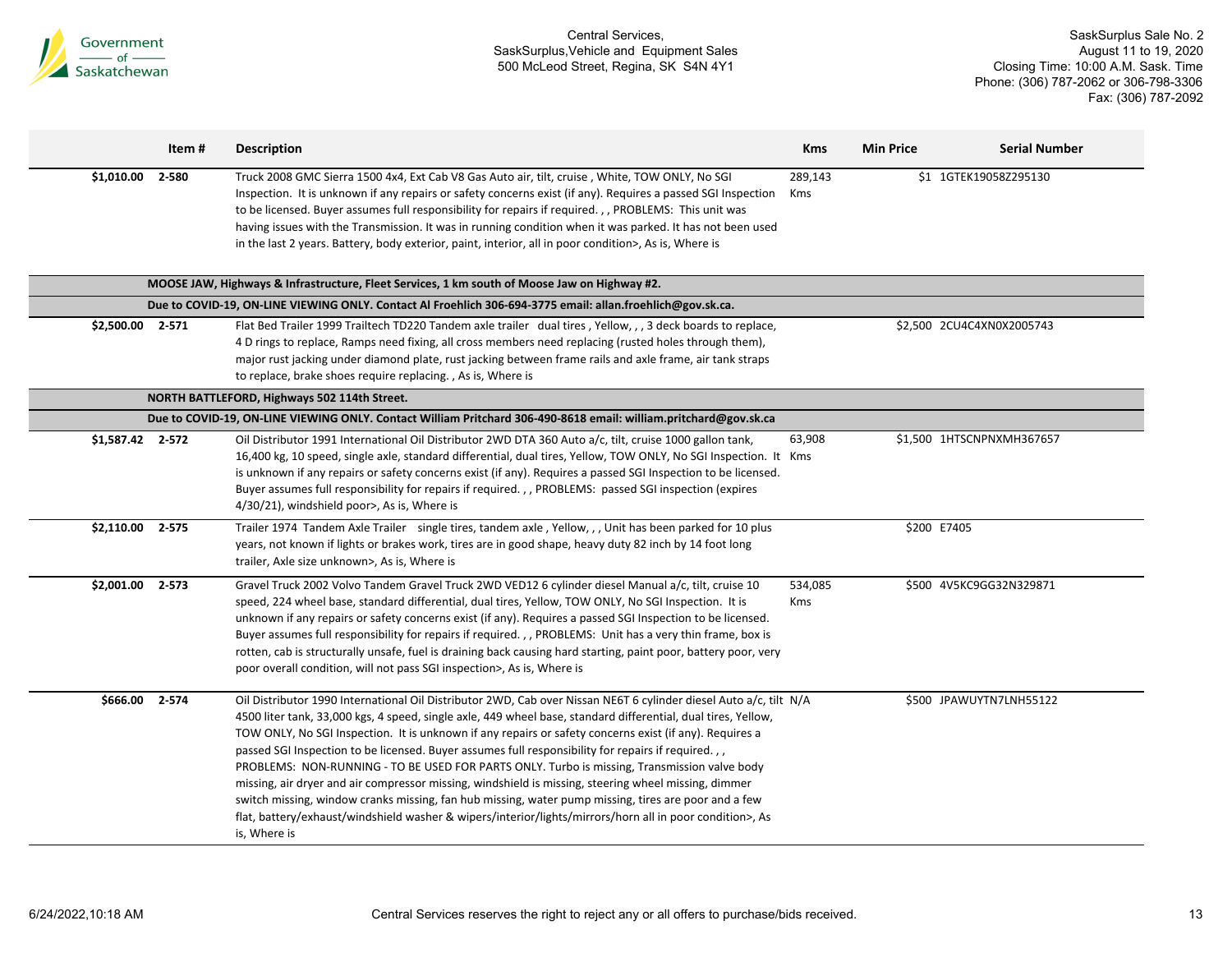

|     | Item #                 | <b>Description</b>                                                                                                                                                                                                                                                                                                                                                                                                                                                                                                                                                                                                 | <b>Kms</b>      | <b>Min Price</b> | <b>Serial Number</b>  |
|-----|------------------------|--------------------------------------------------------------------------------------------------------------------------------------------------------------------------------------------------------------------------------------------------------------------------------------------------------------------------------------------------------------------------------------------------------------------------------------------------------------------------------------------------------------------------------------------------------------------------------------------------------------------|-----------------|------------------|-----------------------|
|     |                        | PRINCE ALBERT, Corrections & Policing, Pine Grove Prism Industries, 1700 7th ave NE.                                                                                                                                                                                                                                                                                                                                                                                                                                                                                                                               |                 |                  |                       |
|     |                        | Due to COVID-19, ON-LINE VIEWING ONLY. NO ON-SITE VIEWING. Contact Mark Halcro 306-953-3144, mark.halcro@gov.sk.ca                                                                                                                                                                                                                                                                                                                                                                                                                                                                                                 |                 |                  |                       |
|     | \$234.00 2-555         | Cart insulated, stainless steel 15 years old, 42h x 38w x 25d overall dimensions separated inside<br>cabinets 28h x 14w x 22d , , , , , Fair                                                                                                                                                                                                                                                                                                                                                                                                                                                                       |                 | \$20             |                       |
| *WD | $*12-530$              | Fanny Packs and Duffel Bags Set of 34 canvas cut fabric only, no hardware, 20 canvas fanny packs, 14<br>canvas medium duffel bags,,,,,, Good                                                                                                                                                                                                                                                                                                                                                                                                                                                                       |                 | \$1              |                       |
|     | No Bid * 12-533        | Headbands Set of 22 poly cotton lycra rib knit fabric lulu lemon knockoff headbands,,,,,, Fair                                                                                                                                                                                                                                                                                                                                                                                                                                                                                                                     |                 | \$1 N/A          |                       |
|     | \$30.55 2-556          | Insulation Lot of 2 fiberglass 2 bats, , , , , Good                                                                                                                                                                                                                                                                                                                                                                                                                                                                                                                                                                |                 | \$1              |                       |
| *WD | $*12-537$              | Mobile Cabinets Set of 2 wood grain laminate 20" w, 18" d, 29" h,,,,, Fair                                                                                                                                                                                                                                                                                                                                                                                                                                                                                                                                         |                 | \$1              |                       |
|     | No Bid * 12-550        | Shorts Rompers Set of 12 printed and plain t-shirt knit assorted colours, sizes 10-16,,,,,, Good                                                                                                                                                                                                                                                                                                                                                                                                                                                                                                                   |                 | \$1              |                       |
|     | \$5.50 2-560           | Tarps Lot of 2 blue and orange,,,,, Fair                                                                                                                                                                                                                                                                                                                                                                                                                                                                                                                                                                           |                 | \$1              |                       |
|     | No Bid 2-561           | Toolbox plastic 25w x 10h x 9d, comes with small plastic container, ,,,, Fair                                                                                                                                                                                                                                                                                                                                                                                                                                                                                                                                      |                 | \$1              |                       |
|     | No Bid * 12-589        | Wheeled Bin off-white, rounded edges, 4 wheels has 1 end section that is damaged, as seen in pictures<br>,,,,, Fair                                                                                                                                                                                                                                                                                                                                                                                                                                                                                                |                 | $\overline{\$1}$ |                       |
|     | No Bid * 12-590        | Wheeled Bin painted wood 28" wide, 74" deep, 25" high,,,,, Good                                                                                                                                                                                                                                                                                                                                                                                                                                                                                                                                                    |                 | \$1              |                       |
|     | No Bid * 12-573        | Desks Set of 4 very old, wooden 36" wide, 24" deep, 30" high,,,,, Fair                                                                                                                                                                                                                                                                                                                                                                                                                                                                                                                                             |                 | $$1$$            |                       |
| *WD | $2 - 557$              | Locker steel 6'h x 15"w x 18"d, single, , , , , Fair                                                                                                                                                                                                                                                                                                                                                                                                                                                                                                                                                               |                 | \$1              |                       |
|     | 2-558<br><b>No Bid</b> | Security Chairs Lot of 3 plastic Yellow 28h x 27w x 27d, able to be filled with sand, operational,,,,,<br>Fair                                                                                                                                                                                                                                                                                                                                                                                                                                                                                                     |                 | \$1              |                       |
| *WD | 2-559                  | Shelving Unit wood 83h x 33w x 15d, 12 shelves, brown stain, , , , , Good                                                                                                                                                                                                                                                                                                                                                                                                                                                                                                                                          |                 | \$1              |                       |
|     |                        | REGINA, Corrections & Policing, 4040 East, 9th Avenue North                                                                                                                                                                                                                                                                                                                                                                                                                                                                                                                                                        |                 |                  |                       |
|     |                        | Due to COVID-19, ON-LINE VIEWING ONLY. Contact Brad Cossette 306-924-9965, 306-313-8446, email: bradley.cossette@gov.sk.ca                                                                                                                                                                                                                                                                                                                                                                                                                                                                                         |                 |                  |                       |
|     | \$1,350.00 * 1-609     | Dump Truck 1991 White-GMC Volvo Heavy Vehicle 2WD Cummins L10, Diesel Manual hydraulic hook ups, 37,316<br>tandem axle belly blade, dual tires, Yellow, TOW ONLY, No SGI Inspection. It is unknown if any repairs or hours<br>safety concerns exist (if any). Requires a passed SGI Inspection to be licensed. Buyer assumes full<br>responsibility for repairs if required., New Batteries, some rust holes repaired., PROBLEMS: This was an<br>old Highways truck that was used for spreading salt causing a great deal of rusting. It did run but has been<br>parked for quite some time now.>, As is, Where is |                 |                  | \$1 4V2JCBMD2MR811432 |
|     | \$7,711.00 2-562       | Tractor 1979 Ford 7600 2WD 4.2L, 96.7hp, 4 cylinder diesel Auto 3pt hitch enclosed cab, Blue, , Head<br>planed and rebuilt, new injectors, new steering arm, new front spindle., Loader tilt ram leaking a little.<br>Some dents in body exterior, paint faded, a few tears in seat and roof>, As is, Where is                                                                                                                                                                                                                                                                                                     | 96,292<br>hours |                  | \$1 T3D5NN6015        |
|     |                        | REGINA, Highways, Financial Services, 1660 Park St.                                                                                                                                                                                                                                                                                                                                                                                                                                                                                                                                                                |                 |                  |                       |
|     |                        | Due to COVID-19, ON-LINE VIEWING ONLY. NO ON-SITE VIEWING. Contact: Karen Lappa 306-787-3176, karen.lappa@gov.sk.ca, or Judy Adams 306-787-4796, judy.adams@gov.sk.ca                                                                                                                                                                                                                                                                                                                                                                                                                                              |                 |                  |                       |
| *WD | $*1-594$               | Microwave Brown $12''h \times 21''w \times 16''d$ , operability unknown,,,,,, Fair                                                                                                                                                                                                                                                                                                                                                                                                                                                                                                                                 |                 | \$1              |                       |
|     | No Bid * 1-589         | Hutch Pepperdust wood 42"h x 42"w,,,,, Excellent                                                                                                                                                                                                                                                                                                                                                                                                                                                                                                                                                                   |                 | \$1              |                       |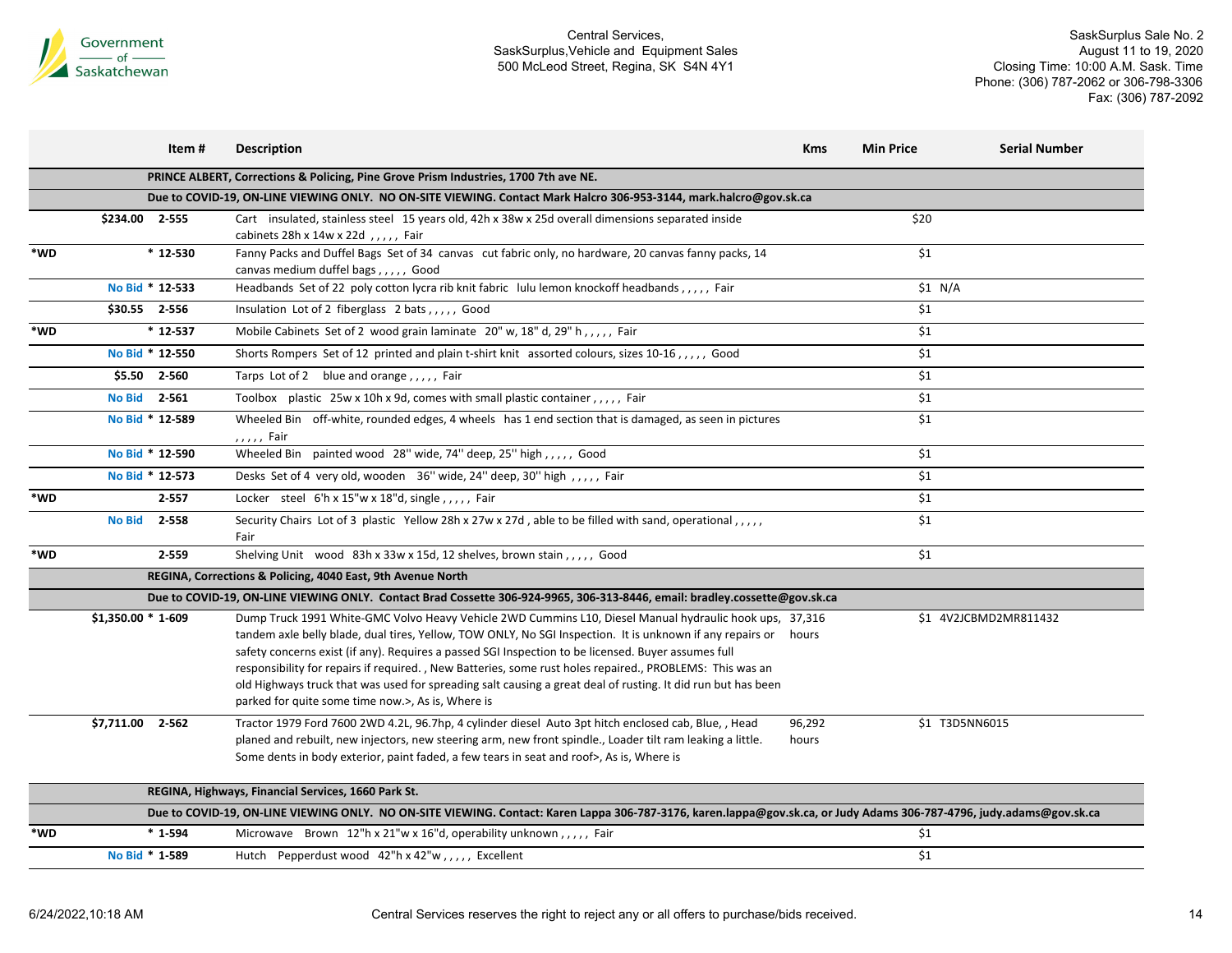

|               | Item #         | <b>Description</b>                                                                                                                                   | <b>Kms</b> | <b>Min Price</b> | <b>Serial Number</b> |
|---------------|----------------|------------------------------------------------------------------------------------------------------------------------------------------------------|------------|------------------|----------------------|
|               | No Bid * 1-590 | Hutch Pepperdust wood 42"h x 42"w,,,,, Excellent                                                                                                     |            | \$1              |                      |
|               | No Bid * 1-591 | Hutch Pepperdust wood 42"h x 42"w,,,,, Excellent                                                                                                     |            | \$1              |                      |
|               |                | REGINA, Sask Builds, Property Management 1660 Park Street                                                                                            |            |                  |                      |
|               |                | Due to COVID-19, ON-LINE VIEWING ONLY. NO ON-SITE VIEWING. For information on items contact: Rhonda Gelowicz 306-552-8049, rhonda.gelowicz@gov.sk.ca |            |                  |                      |
| *WD           | $2 - 526$      | Air Sprayer Titan Cap Spray includes cords,,,,, Good                                                                                                 |            | \$1              |                      |
| \$15.16       | 2-506          | Bolts, Chains, Ball Bearings 1 bundle miscellaneous, 9/16" cap screw bolts, grade 5                                                                  |            | \$1              |                      |
|               |                | Brighton socket head cap screws 5/8" Hexagon cap screws grade 5 1/4-20x5                                                                             |            |                  |                      |
|               |                | Hexagon cap screws grade 5 5/8 - 11x4,                                                                                                               |            |                  |                      |
|               |                | lockwashers 5/8", chains, ball bearings, couplers (various), come along.,,,,,, New - Unused                                                          |            |                  |                      |
| \$43.00       | 2-529          | <b>Brushes</b>                                                                                                                                       |            | \$1              |                      |
|               |                | 1 lot Misc ride on sweeper brushes brushes used for self propelled sweepers                                                                          |            |                  |                      |
|               |                | $, \ldots$ , New - Unused                                                                                                                            |            |                  |                      |
| \$1.20        | 2-507          | Cable Wires 2 bundle miscellaneous various sizes/lengths, on spools or in boxes, communication able,                                                 |            | \$1              |                      |
|               |                | CAT-5E, spools and boxes partial amounts,,,,, Fair                                                                                                   |            |                  |                      |
| <b>No Bid</b> | 2-508          | Ceramic Tiles 1 bundle 9" tiles bull nose, corners, various colors, all open boxes,,,,,, New - Unused                                                |            | $$1$$            |                      |
| <b>No Bid</b> | 2-509          | Ceramic Wall Tiles Set of 45 boxes 4", cream, Lanka ceramic tiles 120 tiles/box (some are open), .,,,                                                |            | \$1              |                      |
|               |                | New - Unused                                                                                                                                         |            |                  |                      |
| <b>No Bid</b> | $2 - 510$      | Ceramic Wall Tiles 1 bundle Lanka, various colors creams, white, rose 4", 1" sheets,,,,,, New -                                                      |            | \$1              |                      |
|               |                | Unused                                                                                                                                               |            |                  |                      |
| <b>No Bid</b> | $2 - 511$      | Ceramic Wall Tiles Set of 8 boxes yellow, Lanka, 4" ceramic tiles 4 1/4" x 4 1/4" x 1/4", 96 pcs/box,,,,,                                            |            | \$1              |                      |
|               |                | New - Unused                                                                                                                                         |            |                  |                      |
| \$255.00      | 2-512          | Electrical Shop Contents 1 bundle miscellaneous Includes assorted bulbs (fluorescent, Incandescent,                                                  |            | \$1              |                      |
|               |                | halogen), pilot light controls and relays, assorted electrical parts, splice kits, photo eyes, timers, eyes,                                         |            |                  |                      |
|               |                | controls; assorted boxes of cover plates-4" square boxes, vinyl wall cover plates, coils, fuses, timers;                                             |            |                  |                      |
|               |                | control parts, timers, thermostats, 120V T8, T12 -no PCBs ballasts, heaters and relays; spools of SJ cord,                                           |            |                  |                      |
|               |                | teck cable, liquid tight conduit; lithonia fluorescent light boxes, light covers,,,,,, New - Unused                                                  |            |                  |                      |
|               | \$11.00 2-513  | Hardware 1 bundle miscellaneous various sizes, door pulls, hinges, screws, hand tools, soldering gun,                                                |            | \$1              |                      |
|               |                | box saw for mitreing, chair leg tips,,,,, Good                                                                                                       |            |                  |                      |
| \$21.00       | 2-514          | Hex Bolts/Nuts 1 bundle miscellaneous 5/8" hexbolts, headcap screws 5/16",,,,, Fair                                                                  |            | $$1$$            |                      |
| \$5.00        | 2-515          | Irrigation Equipment 1 bundle miscellaneous rollers, hoses, sprinklers,,,,,, Fair                                                                    |            | \$1              |                      |
| \$10.02       | 2-517          | Nails 1 bundle miscellaneous pallet of various types and sizes,,,,, New - Unused                                                                     |            | \$1              |                      |
| \$128.00      | 2-518          | Paint Sprayer Industrial, unknown make/model Last serviced-2008,,,,,, Good                                                                           |            | \$1              |                      |
| \$21.00       | 2-519          | Plumbing Supplies 1 bundle miscellanous valves, flush valves, whiz sprayers, wax rings, toilet flush                                                 |            | \$1              |                      |
|               |                | levers,,,,, Fair                                                                                                                                     |            |                  |                      |
| \$43.00       | 2-520          | Ride-On Sweeper Brushes                                                                                                                              |            | \$1              |                      |
|               |                | 1 bundle miscellanous brushes used for self-propelled sweepers,,,,,, New - Unused                                                                    |            |                  |                      |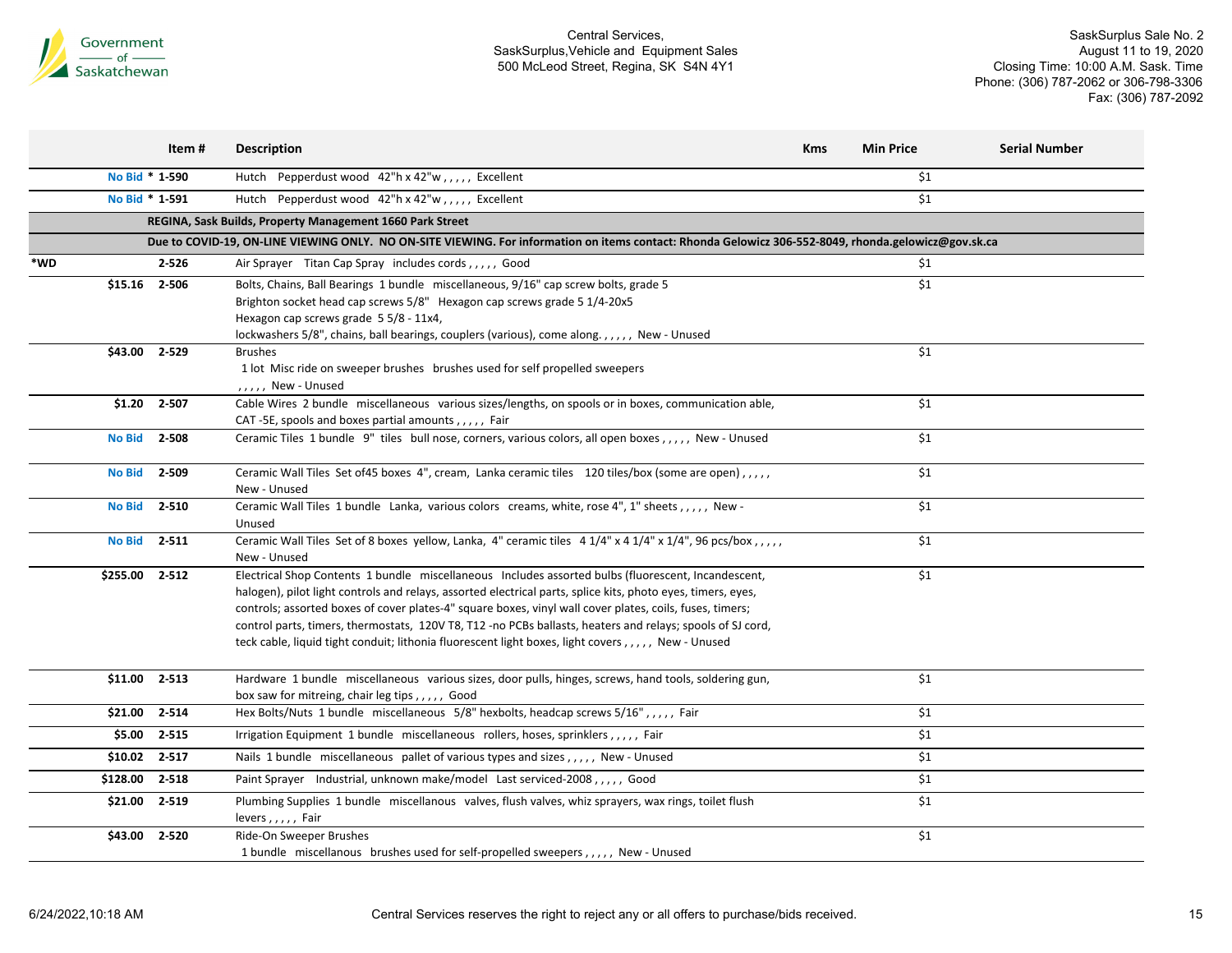

|                                                                                                                                                                           | Item #    | <b>Description</b>                                                                                                                                                                                                                               | <b>Kms</b> | <b>Min Price</b> | <b>Serial Number</b> |  |
|---------------------------------------------------------------------------------------------------------------------------------------------------------------------------|-----------|--------------------------------------------------------------------------------------------------------------------------------------------------------------------------------------------------------------------------------------------------|------------|------------------|----------------------|--|
| \$55.00                                                                                                                                                                   | 2-521     | Safety Equipment 1 bundle miscellaneous fire pull stations, notifiers, smoke detectors, offset                                                                                                                                                   |            | \$1              |                      |  |
|                                                                                                                                                                           |           | connectors, wire molds, humidistat controls, adapter kits, 2 motors- motors are $1/4$ hp and $1/3$ hp,,,,,<br>Good                                                                                                                               |            |                  |                      |  |
| \$29.00                                                                                                                                                                   | $2 - 522$ | Sewer Snake Oster Mfg. Co. includes accessories and cart,,,,, Poor                                                                                                                                                                               |            | \$1              |                      |  |
| \$396.00                                                                                                                                                                  | 2-523     | Sewer Snake Rigid Model K609 includes accessories and cart,,,,, Poor                                                                                                                                                                             |            |                  | \$1 S/N VAS09965     |  |
| No Bid                                                                                                                                                                    | 2-524     | Spring Wire for Industrial Ironers 1 barrel spiral type Wire diameter 0.9mm, 13.0mm wide, 1198m<br>length, $, \ldots$ , New - Unused                                                                                                             |            | \$1              |                      |  |
| \$35.00                                                                                                                                                                   | 2-516     | Steam Valves 1 bundle miscellaneous flow control, 2" crane globe valve-150 psi, relief valves, pressure<br>gauges,,,,, New - Unused                                                                                                              |            | \$1              |                      |  |
| <b>No Bid</b>                                                                                                                                                             | 2-525     | Terracotta Tiles 1 bundle Terracotta floor tiles and moldings, all open boxes,,,,, New - Unused                                                                                                                                                  |            | \$1              |                      |  |
| \$25.50                                                                                                                                                                   | 2-527     | Wheels 1 bundle various sized wheels new and used,,,,, New - Unused                                                                                                                                                                              |            | \$1              |                      |  |
| \$128.75                                                                                                                                                                  | 2-528     | Wire Hook Lacer Fastening System 1 bundle Clipper LW95 Lacer is on a welded stand that bolts to the<br>floor, includes inventory of lacer belts and connectors, laces all clipper hooks up to 6" in one operation,<br>includes belting,,,,, Good |            |                  | \$1 9-U28913         |  |
|                                                                                                                                                                           |           | REGINA, Parks, Culture, and Sport, 1660 Park St.                                                                                                                                                                                                 |            |                  |                      |  |
| Due to COVID-19, ON-LINE VIEWING ONLY. NO ON-SITE VIEWING. Contact: Marlon Janzen 306-580-2017, Marlon.Janzen@gov.sk.ca, or Ray Poulin 306-787-2801, ray.poulin@gov.sk.ca |           |                                                                                                                                                                                                                                                  |            |                  |                      |  |
| No Bid * 1-511                                                                                                                                                            |           | Movie Projector Hortson 16mm theatre movie projector & power supply 28" wide, 60" tall, 20" deep.<br>Was in good working order when removed from theatre. Has been in storage for approx. 20 years.,,,,,<br>Good                                 |            | \$500            |                      |  |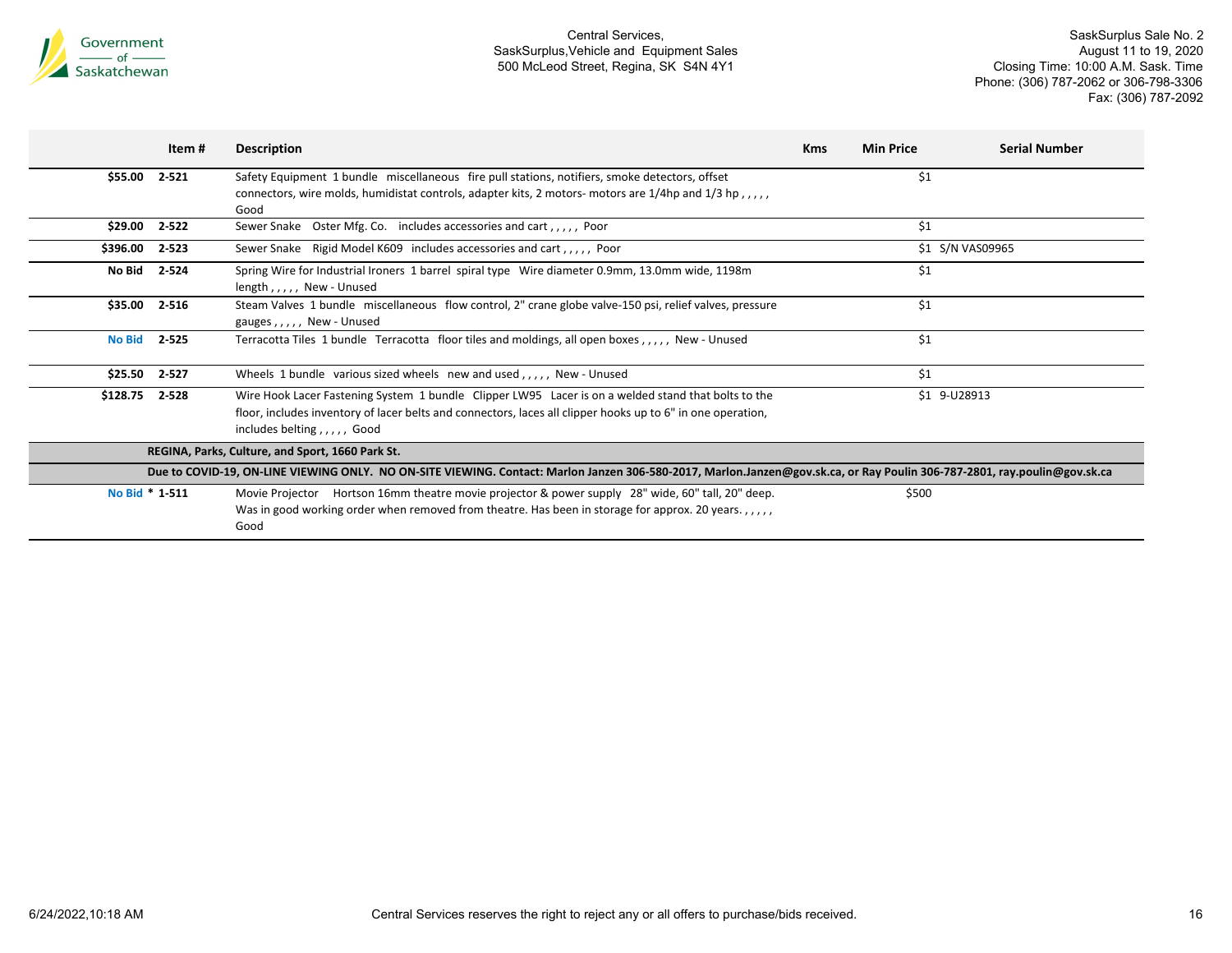

|                | Item #    | <b>Description</b>                                                                                                                                                                                                                                                                                                                                                                                                                                                                                                                                                                          | <b>Kms</b>     | <b>Min Price</b> | <b>Serial Number</b>  |
|----------------|-----------|---------------------------------------------------------------------------------------------------------------------------------------------------------------------------------------------------------------------------------------------------------------------------------------------------------------------------------------------------------------------------------------------------------------------------------------------------------------------------------------------------------------------------------------------------------------------------------------------|----------------|------------------|-----------------------|
|                |           | SASKATOON, Western Canada Lottery Corp, VLT Division, 1914 1st Ave North                                                                                                                                                                                                                                                                                                                                                                                                                                                                                                                    |                |                  |                       |
|                |           | Due to COVID-19, ON-LINE VIEWING ONLY. Contact Dave Tutka 306-933-6926 tutkad@sk-wclc.com or Kevin Peterson 306 933 6816 or 306-230-427, petersenk@wclc.com.                                                                                                                                                                                                                                                                                                                                                                                                                                |                |                  |                       |
| \$867.00 2-578 |           | Van 2008 DODGE Grand Caravan SE 2WD 3.3L V6 Gas Auto a/c, tilt, cruise, power windows and doors,<br>White, TOW ONLY, No SGI Inspection. It is unknown if any repairs or safety concerns exist (if any).<br>Requires a passed SGI Inspection to be licensed. Buyer assumes full responsibility for repairs if required.,,<br>PROBLEMS: battery dead, body exterior/windshield glass/paint all in poor condition, there may be<br>additional unknown issues>, As is, Where is                                                                                                                 | 338,226<br>Kms |                  | \$1 2D8HN44H38R809992 |
| \$2,119.00     | 2-576     | Van 2015 DODGE Ram (Van) 2WD, Cargo Van 3.3L V6 Gas Auto a/c, tilt, cruise, power windows and doors<br>, White, TOW ONLY, No SGI Inspection. It is unknown if any repairs or safety concerns exist (if any).<br>Requires a passed SGI Inspection to be licensed. Buyer assumes full responsibility for repairs if required.,,<br>PROBLEMS: battery dead, a/c doesn't work, body exterior & windshield glass in poor condition, there<br>may be additional unknown issues>, As is, Where is                                                                                                  | 307,737<br>Kms |                  | \$1 2C4JRGAG7FR523822 |
| \$1,200.00     | 2-577     | Van 2012 DODGE Ram (Van) 2WD, Cargo Van 3.3 L V6 Gas Auto A/C, Tilt, Cruise, power windows, poeer<br>doors, , Silver, TOW ONLY, No SGI Inspection. It is unknown if any repairs or safety concerns exist (if any). M<br>Requires a passed SGI Inspection to be licensed. Buyer assumes full responsibility for repairs if required.,,<br>PROBLEMS: Battery dead, Tow only. No safety inspection done. Motor, transmission, brakes, tires,<br>exhaust, paint and interior all fair. Windshield is poor. Windshield washer and wipers, lights, mirros, horn<br>are all good., As is, Where is | 326063K        |                  | \$1 2C4JDGAG6CR380047 |
| \$1,200.00     | 2-582     | Van 2012 Dodge Ram Cargo 2WD, Cargo Van 3.3L V6 Gas Auto a/c, tilt, cruise, power windows, power<br>doors, silver, TOW ONLY, No SGI Inspection. It is unknown if any repairs or safety concerns exist (if any). M<br>Requires a passed SGI Inspection to be licensed. Buyer assumes full responsibility for repairs if required.,,<br>PROBLEMS: battery dead, motor, transmission, brakes, body exterior, exhaust, windshield, paint, interior<br>are all fair. Lights, mirrors and horn are good. No safety done., As is, Where is                                                         | 315563K        |                  | \$1 2C4JDGAG8CR380048 |
|                |           | Saskatoon, Highways, Operation and Maintenance Division, Unit 18-3603 Millar Ave                                                                                                                                                                                                                                                                                                                                                                                                                                                                                                            |                |                  |                       |
|                |           | Due to COVID-19, ON-LINE VIEWING ONLY. NO ON-SITE VIEWING. For information on items contact: Jessica Balland 306-933-5186, jessica.belland@gov.sk.ca or Connie Olafson 306-933-7601                                                                                                                                                                                                                                                                                                                                                                                                         |                |                  |                       |
| <b>No Bid</b>  | 2-530     | Bookshelf Wood L: 43", H: 41.75", W: 16", 3 shelves,,,,, Good                                                                                                                                                                                                                                                                                                                                                                                                                                                                                                                               |                | \$1              |                       |
| <b>No Bid</b>  | 2-531     | Cabinet Metal L: 42", H: 54.5", W: 15", black, comes with 1 shelf but no brackets,,,,, Poor                                                                                                                                                                                                                                                                                                                                                                                                                                                                                                 |                | \$1              |                       |
| <b>No Bid</b>  | 2-537     | Chair Fabric, metal Grey,,,,,, Good                                                                                                                                                                                                                                                                                                                                                                                                                                                                                                                                                         |                | \$1              |                       |
| <b>No Bid</b>  | 2-538     | Chair Fabric, wood Maroon,,,,, Good                                                                                                                                                                                                                                                                                                                                                                                                                                                                                                                                                         |                | \$1              |                       |
| <b>No Bid</b>  | 2-539     | Chair Fabric, wood Maroon, , , , , Good                                                                                                                                                                                                                                                                                                                                                                                                                                                                                                                                                     |                | \$1              |                       |
| <b>No Bid</b>  | 2-540     | Chair Mats Plastic Standard size - cracks in the plastic in a few places,,,,, Poor                                                                                                                                                                                                                                                                                                                                                                                                                                                                                                          |                | \$1              |                       |
| <b>No Bid</b>  | 2-542     | Hole Punches Metal two hole punches, 3 black, 2 grey,,,,, Good                                                                                                                                                                                                                                                                                                                                                                                                                                                                                                                              |                | \$1              |                       |
| <b>No Bid</b>  | 2-541     | Hole Punches<br>Single hole punches, black,,,,,, Good                                                                                                                                                                                                                                                                                                                                                                                                                                                                                                                                       |                | $\overline{\$1}$ |                       |
| <b>No Bid</b>  | 2-543     | In/Out Whiteboards Metal frames 36" H x 24" W,,,,, Fair                                                                                                                                                                                                                                                                                                                                                                                                                                                                                                                                     |                | \$1              |                       |
| <b>No Bid</b>  | 2-544     | Keyboard Tray Plastic black, with metal mounting pieces,,,,,, Good                                                                                                                                                                                                                                                                                                                                                                                                                                                                                                                          |                | \$1              |                       |
| \$3.00         | 2-545     | Laptop Computer Locks Tryten Brand , , , , , New - Unused                                                                                                                                                                                                                                                                                                                                                                                                                                                                                                                                   |                | \$1              |                       |
| <b>No Bid</b>  | $2 - 546$ | Mail Trays Plastic black, stackable, , , , , Fair                                                                                                                                                                                                                                                                                                                                                                                                                                                                                                                                           |                | $\overline{\$1}$ |                       |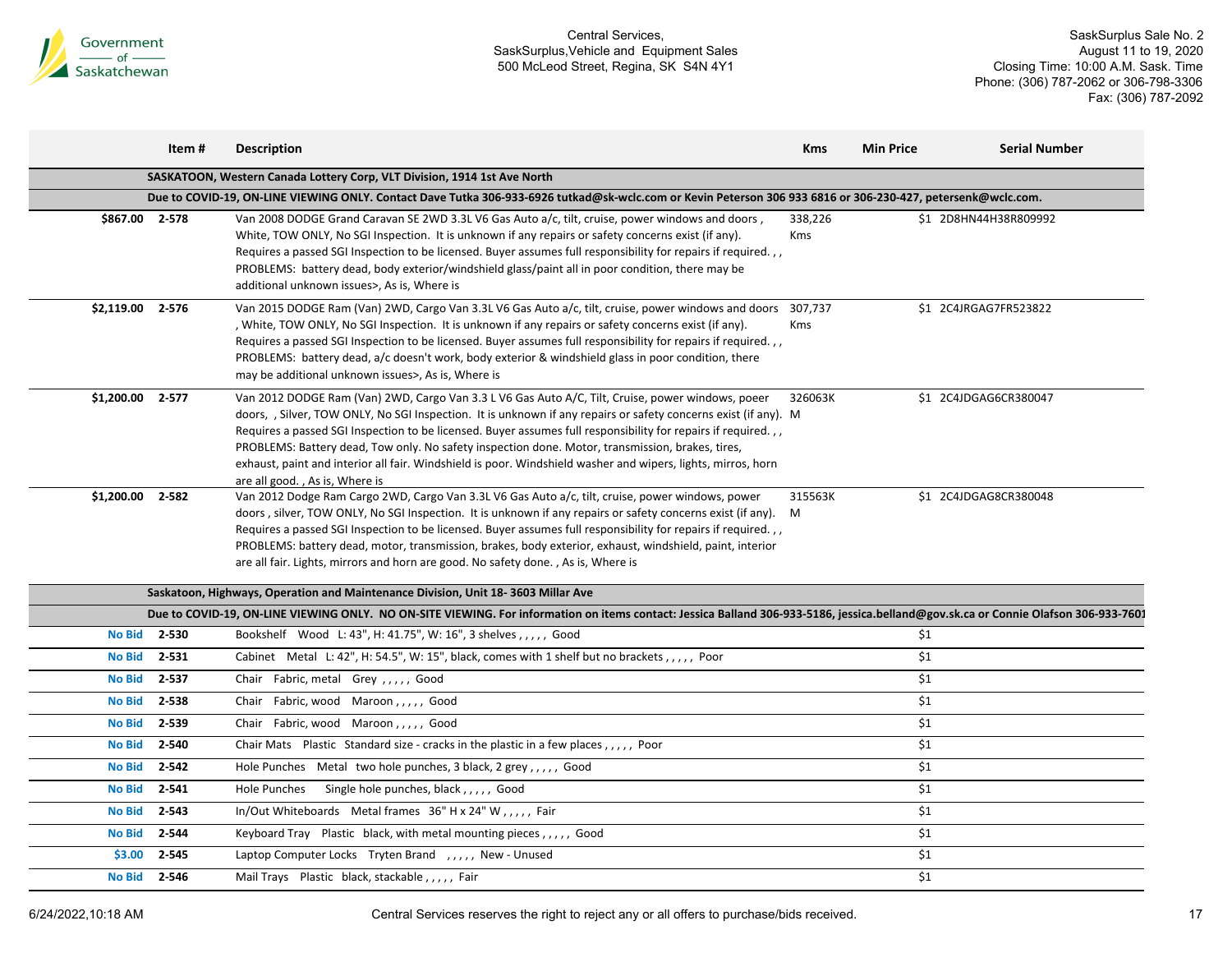

|                   | Item #    | <b>Description</b>                                                                                                                                                                                                                                                                                                                                                                                                            | <b>Kms</b>     | <b>Min Price</b>  | <b>Serial Number</b> |
|-------------------|-----------|-------------------------------------------------------------------------------------------------------------------------------------------------------------------------------------------------------------------------------------------------------------------------------------------------------------------------------------------------------------------------------------------------------------------------------|----------------|-------------------|----------------------|
| <b>No Bid</b>     | 2-547     | Mail Trays Plastic black, stackable, , , , , Fair                                                                                                                                                                                                                                                                                                                                                                             |                | \$1               |                      |
| <b>No Bid</b>     | 2-548     | Open Shelf Cabinet laminate, wood L: 27 7/8", H: 32 3/4", W: 39 3/8", white, ,,,,, Poor                                                                                                                                                                                                                                                                                                                                       |                | \$1               |                      |
| <b>No Bid</b>     | 2-549     | Paper Roll Holder Metal Grey,,,,, Good                                                                                                                                                                                                                                                                                                                                                                                        |                | \$1               |                      |
| \$35.35           | $2 - 550$ | Printer/Fax Machine Brother Brand, Model MFC-8480DN , , , , , Good                                                                                                                                                                                                                                                                                                                                                            |                | \$1               |                      |
| \$33.33           | $2 - 551$ | Printing Calculators various brands , , , , , Good                                                                                                                                                                                                                                                                                                                                                                            |                | \$1               |                      |
| <b>No Bid</b>     | $2 - 552$ | Projector Screen Quartet Brand Screen dimensions: L: 5' H: 58 1/2" Comes with stand,,,,, Good                                                                                                                                                                                                                                                                                                                                 |                | \$1               |                      |
| <b>No Bid</b>     | $2 - 553$ | Scanner Epson Document Scanner, WorkForce GT-1500 , , , , , Fair                                                                                                                                                                                                                                                                                                                                                              |                | \$1               |                      |
| No Bid 2-554      |           | Table Wood, laminated top, metal legs/frame L: 4', H: 27 7/8", W: 4',,,,, Good                                                                                                                                                                                                                                                                                                                                                |                | \$1               |                      |
|                   |           | SASKATOON, LRWS, Employee Standards, 8th Floor 122 3rd Ave N                                                                                                                                                                                                                                                                                                                                                                  |                |                   |                      |
|                   |           | Due to COVID-19, ON-LINE VIEWING ONLY. NO ON-SITE VIEWING. For information on items contact: Tricia Chint 306-933-5559, tricia.chint@gov.sk.ca or Leanne McCullough 306-933-5799, le                                                                                                                                                                                                                                          |                |                   |                      |
| No Bid            | 2-532     | left attachment, $42''w \times 21''d \times 29''h$ , pepperdust, , , , , Good<br>Desk Attachment                                                                                                                                                                                                                                                                                                                              |                | \$1               |                      |
| <b>No Bid</b>     | $2 - 533$ | right attachment, rounded table end, 30"w x 27.5"d x 25"h regular end, 36"w table<br>Desk Attachment<br>end, pepperdust,,,,, Good                                                                                                                                                                                                                                                                                             |                | \$1               |                      |
| <b>No Bid</b>     | 2-534     | Filing Cabinet 5 drawer lateral, with key, 36"w x 18"d x 65"h, metal,,,,, Good                                                                                                                                                                                                                                                                                                                                                |                | \$1               |                      |
| <b>No Bid</b>     | 2-535     | desk attachment, black, 27.5"w x 10"d,,,,, Good<br>Keyboard Tray                                                                                                                                                                                                                                                                                                                                                              |                | \$1               |                      |
| \$5.00 2-536      |           | wood grain top, metal legs, 36"w x 18"d x 28"h,,,,, Good<br>Table                                                                                                                                                                                                                                                                                                                                                             |                | \$1               |                      |
|                   |           | SASKATOON, Saskatchewan Research Council, 125-15 Innovation Boulevard                                                                                                                                                                                                                                                                                                                                                         |                |                   |                      |
|                   |           | Due to COVID-19, ON-LINE VIEWING ONLY. NO ON-SITE VIEWING. Contact: Roger Dauvin 306-385-4035, roger.dauvin@src.sk.ca                                                                                                                                                                                                                                                                                                         |                |                   |                      |
| No Bid * 1-603    |           | Cartesian System XRS XRS Cartesian System (small) with enclosure,,,,,, Good                                                                                                                                                                                                                                                                                                                                                   |                | \$2,000 803-5251A |                      |
|                   |           | <b>STONY RAPIDS, Environment, Stony Rapids Fire Base</b>                                                                                                                                                                                                                                                                                                                                                                      |                |                   |                      |
|                   |           | Due to COVID-19, ON-LINE VIEWING ONLY. NO ON-SITE VIEWING. Contact: Steven Asselstine 306-439-2062, steve.asselstine@gov.sk.ca                                                                                                                                                                                                                                                                                                |                |                   |                      |
| \$281.00 * 12-505 |           | Boat Motor 2002 Evinrude 75hp DI motor runs, currently has lower unit disassembled, needs injectors,<br>forward gears, prop shaft, minor damage to lower unit exterior, includes oil container. SOLD AS IS, , , , ,<br>Broken Repairable                                                                                                                                                                                      |                | \$1               | 4983925              |
|                   |           | WEYBURN, Highways, 18 Souris Ave.                                                                                                                                                                                                                                                                                                                                                                                             |                |                   |                      |
|                   |           | Due to COVID-19, ON-LINE VIEWING ONLY. Contact AI Froehlich 306-694-3775 email: allan.froehlich@gov.sk.ca.                                                                                                                                                                                                                                                                                                                    |                |                   |                      |
| \$15,555.22 2-501 |           | Grader 1995 Champion 740A Motor Grader L10C inline 6 cylinder Synchromesh a/c short cab, Yellow, , ,<br>motor smokes a little, transmission has some leaks, body exterior has some rust, paint poor with some<br>rust, battery/windshieldglass/windshield washers and wipers/interior all in poor condition, turn table<br>sticks and binds, hyd. Leaks, hydraulic valves sticky- parts no longer available>, As is, Where is | 6,714<br>hours | \$7,500           | 24750                |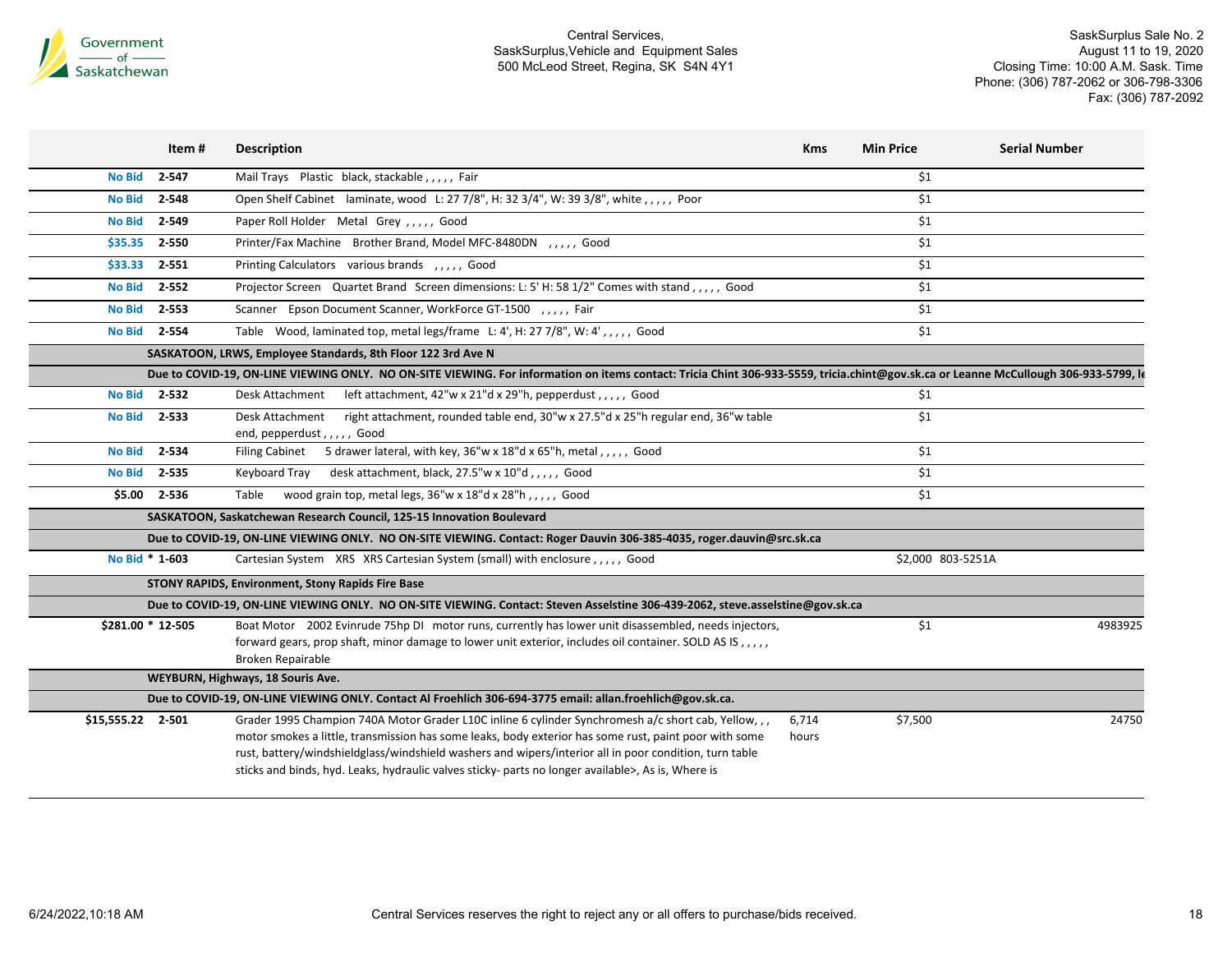

| Item #           | <b>Description</b>                                                                                                                                                                                                                                                                                                                                                                                                                                                                                                                                                                                                                                                                                                                                                                                                                                                                                                                                                                                                                                                                                                  | <b>Kms</b> | <b>Min Price</b> | <b>Serial Number</b> |
|------------------|---------------------------------------------------------------------------------------------------------------------------------------------------------------------------------------------------------------------------------------------------------------------------------------------------------------------------------------------------------------------------------------------------------------------------------------------------------------------------------------------------------------------------------------------------------------------------------------------------------------------------------------------------------------------------------------------------------------------------------------------------------------------------------------------------------------------------------------------------------------------------------------------------------------------------------------------------------------------------------------------------------------------------------------------------------------------------------------------------------------------|------------|------------------|----------------------|
|                  | WEYAKWIN, Saskatchewan Public Safety Agency, Weyakwin Response Area, #1 Weyakwin Drive                                                                                                                                                                                                                                                                                                                                                                                                                                                                                                                                                                                                                                                                                                                                                                                                                                                                                                                                                                                                                              |            |                  |                      |
|                  | Due to COVID-19, ON-LINE VIEWING ONLY. NO ON-SITE VIEWING. Contact: Dave Young 306-663-5620, dave.young@gov.sk.ca                                                                                                                                                                                                                                                                                                                                                                                                                                                                                                                                                                                                                                                                                                                                                                                                                                                                                                                                                                                                   |            |                  |                      |
| No Bid * 12-665  | Barbeque Coleman G52204,,,,, Beyond Repair                                                                                                                                                                                                                                                                                                                                                                                                                                                                                                                                                                                                                                                                                                                                                                                                                                                                                                                                                                                                                                                                          |            |                  | \$1 G522041002000737 |
| No Bid * 12-666  | Counter Top Oven Kitchen Aid Model KC0223QG,,,,, Broken Repairable                                                                                                                                                                                                                                                                                                                                                                                                                                                                                                                                                                                                                                                                                                                                                                                                                                                                                                                                                                                                                                                  |            |                  | \$20 WF42403069      |
| No Bid * 12-677  | Deep Freeze Gibson white, 61" W X 27 1/2" D X 34" H, , , , , Beyond Repair                                                                                                                                                                                                                                                                                                                                                                                                                                                                                                                                                                                                                                                                                                                                                                                                                                                                                                                                                                                                                                          |            | \$1              |                      |
| No Bid * 12-678  | Dishwasher Maytag Model MDB6650AWB 24", black,,,,,, Broken Repairable                                                                                                                                                                                                                                                                                                                                                                                                                                                                                                                                                                                                                                                                                                                                                                                                                                                                                                                                                                                                                                               |            |                  | \$50 27907300ZU      |
| No Bid * 12-679  | Dryer Maytag 28", propane-powered,,,,, Beyond Repair                                                                                                                                                                                                                                                                                                                                                                                                                                                                                                                                                                                                                                                                                                                                                                                                                                                                                                                                                                                                                                                                |            | \$1              |                      |
| No Bid * 12-674  | Orbital Sander Black & Decker electric,,,,, Beyond Repair                                                                                                                                                                                                                                                                                                                                                                                                                                                                                                                                                                                                                                                                                                                                                                                                                                                                                                                                                                                                                                                           |            | \$1              |                      |
| No Bid * 12-682  | Parts Cleaner Metal 30" X 20",,,,, Beyond Repair                                                                                                                                                                                                                                                                                                                                                                                                                                                                                                                                                                                                                                                                                                                                                                                                                                                                                                                                                                                                                                                                    |            | \$1              |                      |
| No Bid * 12-676  | Propane Stove Enterprise 30", white,,,,, Beyond Repair                                                                                                                                                                                                                                                                                                                                                                                                                                                                                                                                                                                                                                                                                                                                                                                                                                                                                                                                                                                                                                                              |            | \$1              |                      |
| No Bid * 12-683  | Propane/Electric Mini Fridge Dometic 21 1/2", , , , , Broken Repairable                                                                                                                                                                                                                                                                                                                                                                                                                                                                                                                                                                                                                                                                                                                                                                                                                                                                                                                                                                                                                                             |            | \$10             |                      |
| No Bid * 12-684  | Propane/Electric Mini Fridge Dometic - Freedom 21 1/2", broken door,,,,, Beyond Repair                                                                                                                                                                                                                                                                                                                                                                                                                                                                                                                                                                                                                                                                                                                                                                                                                                                                                                                                                                                                                              |            | \$1              |                      |
| No Bid * 12-685  | Propane/Electric Mini Fridge Dometic - RM2410 21 1/2",,,,, Broken Repairable                                                                                                                                                                                                                                                                                                                                                                                                                                                                                                                                                                                                                                                                                                                                                                                                                                                                                                                                                                                                                                        |            | \$10             |                      |
| \$51.00 * 12-672 | Generator United Power, GG1300 max output 1300 W,,,,, Broken Repairable                                                                                                                                                                                                                                                                                                                                                                                                                                                                                                                                                                                                                                                                                                                                                                                                                                                                                                                                                                                                                                             |            | \$20             | 9030979              |
| \$51.00 * 12-673 | Generator United Power, GG1300 max output 1300 W,,,,, Broken Repairable                                                                                                                                                                                                                                                                                                                                                                                                                                                                                                                                                                                                                                                                                                                                                                                                                                                                                                                                                                                                                                             |            | \$20             | 9031650              |
| No Bid * 12-670  | Water Cooler Greenway Model GWD200W-1,,,,, Broken Repairable                                                                                                                                                                                                                                                                                                                                                                                                                                                                                                                                                                                                                                                                                                                                                                                                                                                                                                                                                                                                                                                        |            |                  | \$1 0103053011016    |
|                  | WHITE SPRUCE - ORCADIA, Central Services, Property Management, 12.2 km NW of Yorkton                                                                                                                                                                                                                                                                                                                                                                                                                                                                                                                                                                                                                                                                                                                                                                                                                                                                                                                                                                                                                                |            |                  |                      |
|                  | Due to COVID-19, ON-LINE VIEWING ONLY. Contact Mark Bigoraj 306-786-5871, mark.bigoraj2@gov.sk.ca, or Val Yaholnitsky 306-786-5747, or at val.yaholnitsky@gov.sk.ca                                                                                                                                                                                                                                                                                                                                                                                                                                                                                                                                                                                                                                                                                                                                                                                                                                                                                                                                                 |            |                  |                      |
| No Bid * 12-732  | Trailer 7 Make is unknown 3 Bedroom, Trailer is 45 feet X 20 feet outside measurements and 10 feet X<br>6 feet porch, this is a double wide trailer, no wheels or hitch is on the unit, trailer consists of wood frame<br>structure and the roof is metal panels, exterior windows are single glazed and aluminum framed, exterior<br>doors are wood, interior floors consist of vinyl tile and the walls are wood paneling and plywood, ceilings<br>are finished with plywood also and spline ceiling tiles, all finishes are dated and worn, appliances and<br>furnace date back to 1962 and have not been operational for years, the floor tiles in the pantry/kitchen<br>contain asbestos along with the tar sealant on the roof systems, asbestos report is available. Prior to<br>successful bidder pickup, all furniture and appliances, shown in pictures, will be removed; furnace to<br>remain. Water and sewer disconnected under unit. All bolting to wooded frame will be completed and<br>trailer ready for pickup. Pickup to be June 30th or earlier, if agreed upon by facility operator.,,,,, Poor |            |                  | \$1 Unknown          |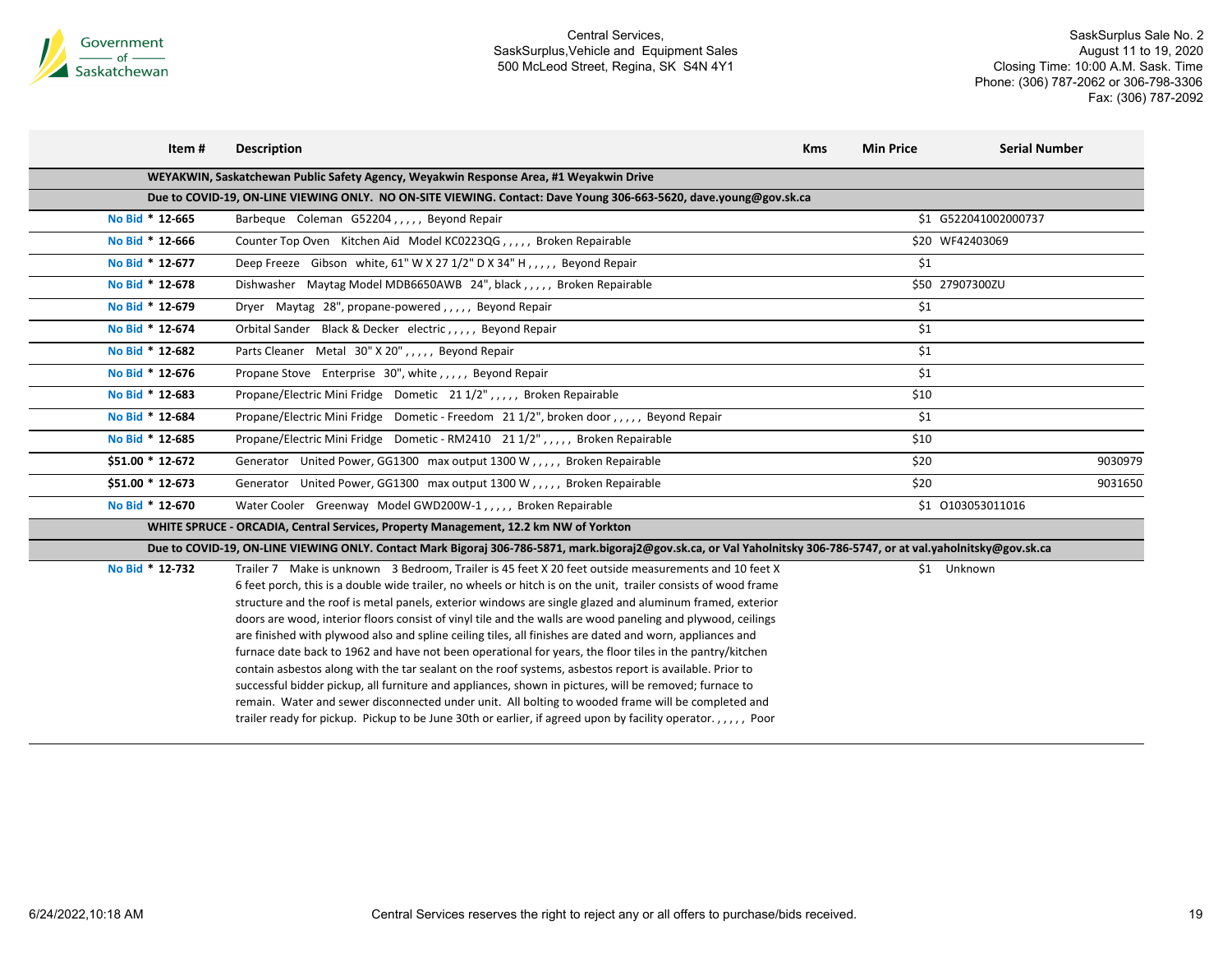

SaskSurplus Sale No. 2 August 11 to 19, 2020 Closing Time: 10:00 A.M. Sask. Time Phone: (306) 787-2062 or 306-798-3306 Fax: (306) 787-2092

| Item#            | <b>Description</b>                                                                                                                                                                                                                                                                                                                                                                                                                                                                                                                                                                                                                                                                                                                                                                                                                                                                                                                                                                                                                                                                                                                   | <b>Kms</b> | <b>Min Price</b> | <b>Serial Number</b> |
|------------------|--------------------------------------------------------------------------------------------------------------------------------------------------------------------------------------------------------------------------------------------------------------------------------------------------------------------------------------------------------------------------------------------------------------------------------------------------------------------------------------------------------------------------------------------------------------------------------------------------------------------------------------------------------------------------------------------------------------------------------------------------------------------------------------------------------------------------------------------------------------------------------------------------------------------------------------------------------------------------------------------------------------------------------------------------------------------------------------------------------------------------------------|------------|------------------|----------------------|
| No Bid * 12-727  | Trailer 2 89 sq meter trailer. - 3 bedroom 3 Bedroom, Trailer is 45 ft X 20 ft outside measurements, and<br>10 ft X 6 ft porch. This is a double wide trailer, no wheels or hitch on the unit. Trailer consists of wood<br>frame structure and the roof is metal panels. Exterior windows are single glazed and aluminum framed.<br>Exterior doors are wood, interior floors consist of vinyl tile, The walls are wood paneling and plywood.<br>Ceilings are finished with plywood, and spline ceiling tiles. finishes are dated and worn, furnace dates<br>back to 1962 and has not been operational for years. The floor tiles in the pantry/kitchen contain<br>asbestos along with the tar sealant on the roof systems, asbestos report is availabe. Prior to successful<br>bidder pickup, all furniture and appliances, shown in pictures, will be removed; furnace to remain. Water<br>and sewer disconnected under unit. All bolting to wooded frame will be completed and trailer ready for<br>pickup. Pickup to be June 30th or earlier, if agreed upon by facility operator.,,,,, Poor                                      |            | \$1              | Unknown              |
| No Bid * 12-728  | Trailer 1 Make is unknown 3 Bedroom, Trailer is 45 ft X 20 ft outside measurements and 10 ft X 6 ft<br>porch, this is a double wide trailer, no wheels or hitch is on the unit, trailer consists of wood frame<br>structure and the roof is metal panels, exterior windows are single glazed and aluminum framed, exterior<br>doors are wood, interior floors consist of vinyl tile and the walls are wood paneling and plywood, ceilings<br>are finished with plywood also and spline ceiling tiles, all finishes are dated and worn, furnace date back<br>to 1962 and have not been operational for years, the floor tiles in the pantry/kitchen contain asbestos<br>along with the tar sealant on the roof systems, asbestos report is available. Prior to successful bidder<br>pickup, all furniture and appliances, shown in pictures, will be removed; furnace to remain. Water and<br>sewer disconnected under unit. All bolting to wooded frame will be completed and trailer ready for<br>pickup. Pickup to be June 30th or earlier, if agreed upon by facility operator.,,,,, Poor                                         |            |                  | \$1 Unknown          |
| No Bid * 12-734  | Trailer 11 Make is unknown 3 Bedroom, Trailer is 45 ft X 20 ft outside measurements and 10 ft X 6 ft<br>porch, this is a double wide trailer, no wheels or hitch is on the unit, trailer consists of wood frame<br>structure and the roof is metal panels, exterior windows are single glazed and aluminum framed, exterior<br>doors are wood, interior floors consist of vinyl tile and the walls are wood paneling and plywood, ceilings<br>are finished with plywood also and spline ceiling tiles, all finishes are dated and worn, appliances and<br>furnace date back to 1962 and have not been operational for years, the floor tiles in the pantry/kitchen<br>contain asbestos along with the tar sealant on the roof systems, asbestos report is available, trailer has a<br>range. Prior to successful bidder pickup, all furniture and appliances, shown in pictures, will be removed;<br>furnace to remain. Water and sewer disconnected under unit. All bolting to wooded frame will be<br>completed and trailer ready for pickup. Pickup to be June 30th or earlier, if agreed upon by facility<br>operator.,,,,, Poor |            | \$1              | Unknown              |
|                  | WHITE SPRUCE - ORCADIA, Central Services, Property Management, NE-35-TP26-R5-W2ND.                                                                                                                                                                                                                                                                                                                                                                                                                                                                                                                                                                                                                                                                                                                                                                                                                                                                                                                                                                                                                                                   |            |                  |                      |
|                  | Due to COVID-19, ON-LINE VIEWING ONLY. Contact Mark Bigoraj 306-786-5871, mark.bigoraj2@gov.sk.ca                                                                                                                                                                                                                                                                                                                                                                                                                                                                                                                                                                                                                                                                                                                                                                                                                                                                                                                                                                                                                                    |            |                  |                      |
| No Bid * 11-537  | Cart wooden ,,,,, Poor                                                                                                                                                                                                                                                                                                                                                                                                                                                                                                                                                                                                                                                                                                                                                                                                                                                                                                                                                                                                                                                                                                               |            | \$1              |                      |
| \$77.00 * 11-503 | Plug dividers 1 & 2 Set of 24 10 foot lengths Operational,,,,, Poor                                                                                                                                                                                                                                                                                                                                                                                                                                                                                                                                                                                                                                                                                                                                                                                                                                                                                                                                                                                                                                                                  |            | \$1              |                      |
| No Bid * 11-526  | Projector THE FIVE "o" EIGHTY EIGHT Operational,,,,, Poor                                                                                                                                                                                                                                                                                                                                                                                                                                                                                                                                                                                                                                                                                                                                                                                                                                                                                                                                                                                                                                                                            |            | \$1              |                      |
| No Bid * 11-535  | Bench wooden-12',,,,, Poor                                                                                                                                                                                                                                                                                                                                                                                                                                                                                                                                                                                                                                                                                                                                                                                                                                                                                                                                                                                                                                                                                                           |            | \$1              |                      |